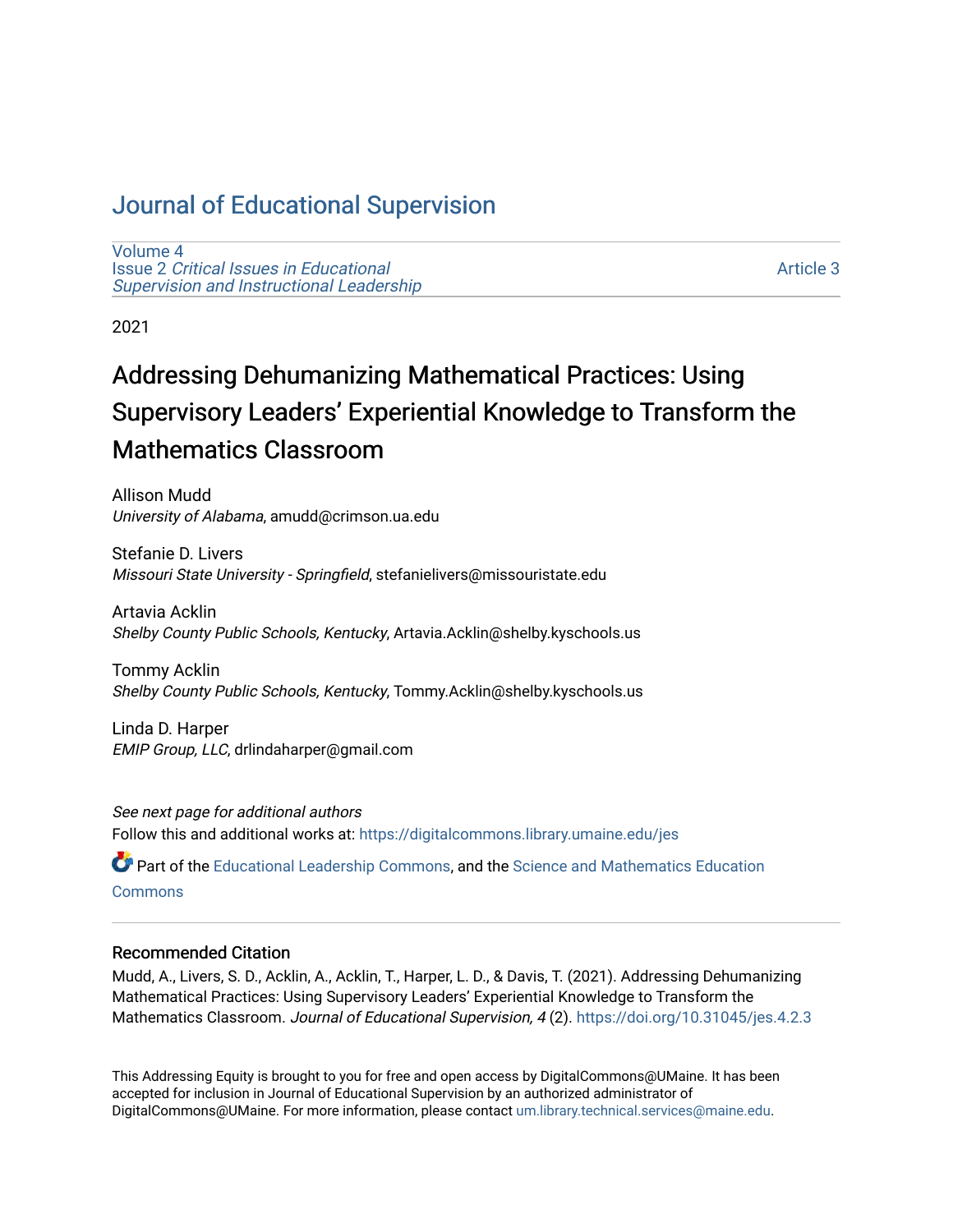# Addressing Dehumanizing Mathematical Practices: Using Supervisory Leaders' Experiential Knowledge to Transform the Mathematics Classroom

#### Authors

Allison Mudd, Stefanie D. Livers, Artavia Acklin, Tommy Acklin, Linda D. Harper, and Tiffany Davis

This addressing equity is available in Journal of Educational Supervision: [https://digitalcommons.library.umaine.edu/](https://digitalcommons.library.umaine.edu/jes/vol4/iss2/3) [jes/vol4/iss2/3](https://digitalcommons.library.umaine.edu/jes/vol4/iss2/3)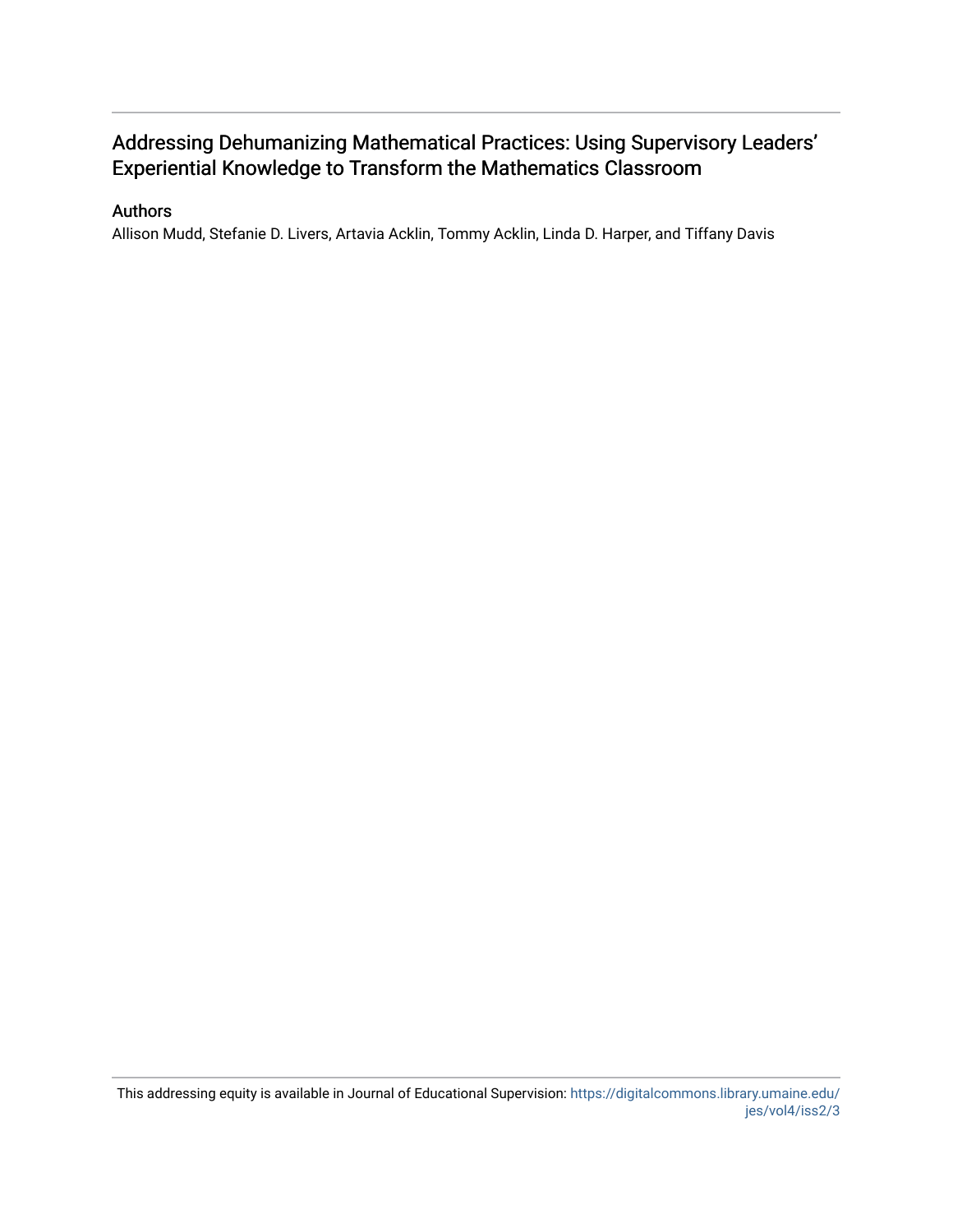**Addressing Dehumanizing Mathematical Practices: Using Supervisory Leaders' Experiential Knowledge to Transform the Mathematics Classroom**

Journal of Educational Supervision  $45 - 64$ Volume 4, Issue 2, 2021 DOI:<https://doi.org/10.31045/jes.4.2.3> <https://digitalcommons.library.umaine.edu/jes/>

# **Allison Mudd<sup>1</sup> , Stefanie D. Livers<sup>2</sup> , Artavia Acklin<sup>3</sup> , Tommy Acklin<sup>3</sup> , Linda Harper<sup>4</sup> , and Tiffany Davis<sup>5</sup>**

#### **Abstract**

Deficit language concerning historically marginalized students pervades much of education today. Black, Brown, and Indigenous children experience marginalization and dehumanizing practices in classrooms instead of participating in a safe space to learn and grow. For this paper we employ a crucial component from Critical Race Theory to address systemic racism in schools: we listen to the lived experiences of professionals of color. These personal narratives open avenues for social justice through critiquing current and historical political, economic, and sociocultural practices and policies. This study examined how four Black collaborators – one high school principal, one middle school principal, one elementary principal, and one special education teacher – each with decades of instructional experience, address four key dehumanizing practices students of color experience in classrooms across the country in their own supervision practices.

#### **Keywords**

mathematics supervision; administration; social justice

<sup>5</sup> Alabama State Department

#### **Corresponding Author:**

<sup>&</sup>lt;sup>1</sup> University of Alabama

<sup>2</sup> Missouri State University – Springfield

<sup>&</sup>lt;sup>3</sup> Shelby County Public Schools, Kentucky

<sup>4</sup> EMIP Group, LLC

Allison Mudd (Department of Curriculum and Instruction, University of Alabama, Tuscaloosa, AL, USA) email: amudd@crimson.ua.edu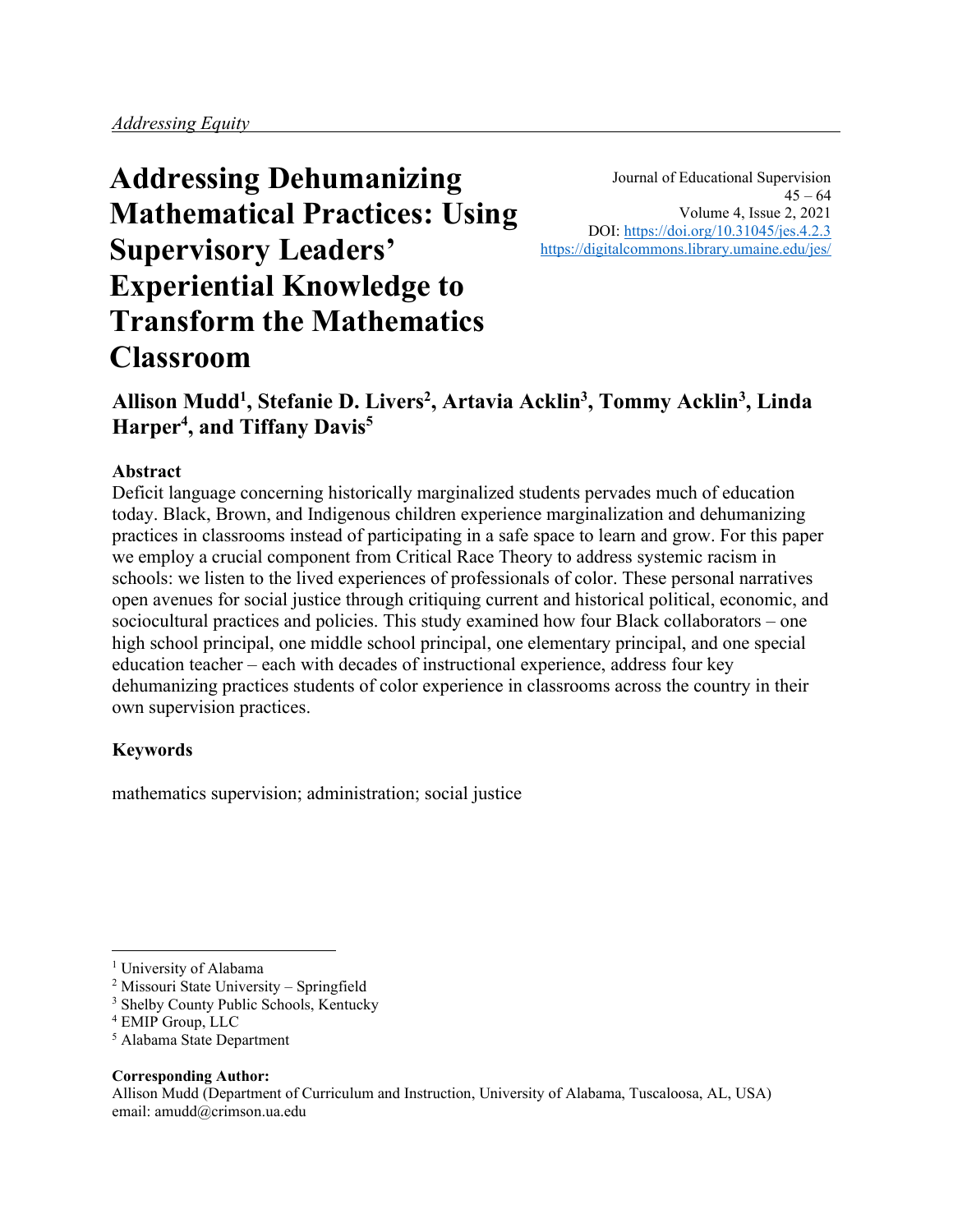#### **Introduction**

Black, Brown, and Indigenous students living in the United States have not experienced the same levels of success in mathematics classrooms when compared to White children and those from more affluent communities. Students of color are participants in a hidden curriculum often unknown to them. This hidden curriculum enforces marginalization and dehumanizing practices in classrooms instead of creating a safe space to learn and grow (Battey & Leyva, 2016). If we analyze the histories of our standards, organizations, structures, and priorities, we can step back and see that they were set with a primarily White perspective using White expectations and beliefs. Students of Color learn *their place* within a biased system and culture (Martin, 2015).

In mathematics research, studies show that Black<sup>6</sup> students are consistently outperformed by all other racial groups on assessments (NCES, 2021). This research, even in trying to establish a frame for social reform, perpetuates a deficit mentality that Black students cannot perform as well as others in their cohorts, and as such need to be fixed or remediated to catch up. Gutiérrez (2008) criticizes this ability-based research as a *gap- gazing* fetish in mathematics. She cautions that this research fails to account for student identity and agency by fixating on the notion that intelligence is a quantifiable measurement. It creates an *us versus them* dichotomy, where the success of some depends on the failure of others (Gutiérrez, 2008).

This societal meta-narrative concerning mathematical capability is far reaching. For example, the National Assessment of Educational Progress<sup>7</sup> (NAEP), the country's largest standardized assessment, details on their own website that their test is "the largest nationally representative and continuing assessment of what America's students *know and can do* [emphasis added] in various subject areas" (NCES, 2021). This problematic language emphasizes that in education some children can, and some children cannot. Specifically, for Black, Brown, and Indigenous children, the discourse focuses on their internal deficits as students, placing blame solely on them for any academic failure (Latta, 2019; Valencia, 2010). What does not happen enough is research critically examining the pervasive White political, historical, and sociocultural hegemonies that structure and continue to structure the academic opportunities for students of Color (Ladson-Billings, 2006; Ladson-Billings & Tate, 1995).

Dehumanizing practices pervade many facets of education. These practices exist in the content and pedagogical choices teachers make in the classroom (Skrla & Scheurich, 2001). "What happens when we assume that certain children are less than brilliant? Our tendency is to teach less, to teach down and to teach for remediation" (Delpit, 2012, p. 6). As detailed above, Black students find themselves the focus of mathematical scrutiny that positions them into deficit narratives. We define dehumanizing as school practices and structures that prevent Black students from being recognized as equitable and worthy humans in the teaching and learning of mathematics. We instead often see Black students viewed as a test score, behavior problem, and incapable and/or not worthy of high-quality mathematics. This is what perpetuates the status quo

<sup>6</sup> This article uses the term Black to represent students that originate outside African origins (United States Census Bureau, 2019), and to speak against the Anti-Blackness that perpetuates American society (Dumas, 2016).

 $7$  Known as the Nation's Report Card. National based standardized test that yearly assesses a randomly chosen set of fourth graders, eighth graders, and  $12<sup>th</sup>$  graders on a variety of subject areas (NCES, 2020)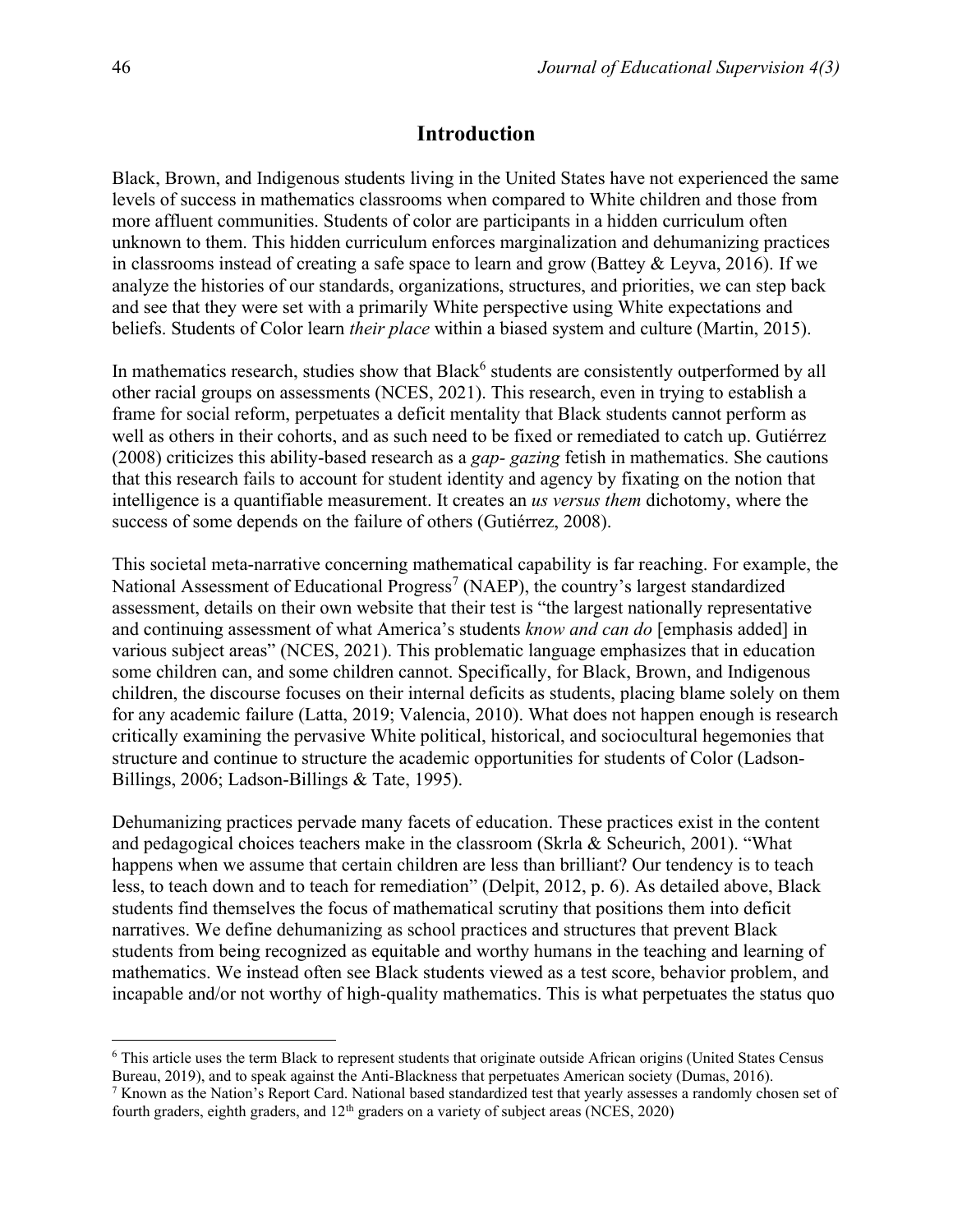(Stinson, 2004) and continually limits their rights and opportunities within and outside of the mathematics classroom (Oakes, 1986; Oakes et al., 2004).

Within the mathematics classrooms, educators and administrators should aim to deconstruct these dehumanizing practices that racialize mathematical capability (Martin, 2009). Focus needs to be placed on how mathematics education allows students to change the status quo, to address meritocratic rhetoric that stratifies children into *haves* and *have nots* (Martin, 2006). Humanizing mathematical practices can transform the classroom into a space for restorative social justice and learning (Friere, 2000). This critical examination must incorporate the fact that racism is an ongoing force within the country, and that the educational community must dismantle these dehumanizing practices to create a just society for, not only Black, but all marginalized students.

# **Theoretical Framework**

To address dehumanizing pedagogical and content practices, we borrow the crucial component from *Critical Race Theory* (Dixson & Rousseua Anderson, 2006; Ladson-Billings & Tate, 1995; Solórzano & Yosso, 2002) concerning experiential knowledge. Critical Race Theory contends that to address the continued cycle of racism in schools for students of Color, we must listen to the lived experiences of those that have engaged/engage in these hegemonic structures. To accomplish this, Solórzano and Yosso (2002) emphasize the need for social justice researchers to focus their studies on the experiential knowledge of people of Color. Critical Race Theory draws from their lived experiences by using non-traditional forms of methodology and methods.

One method for Critical Race Theory research is using the narratives to center those that have been placed on the fringes of society. Researchers privilege their stories as crucial to analyzing and understanding the social phenomenon occurring (Solórzano & Yosso, 2002). These shared stories aim to empower people of Color. Personal narratives give rise to the richness and value that comes from lived realities (Terry, 2011), to allow society to see the ways in which their experiences provide avenues for social justice through critiquing political, historical, economic, and/or sociocultural practices and policies that position them as "Other" (Solórzano & Yosso, 2002). These realities encourage researchers and participants to collaborate towards dismantling established educational (and societal) hegemonies. The goal is to create a new educational community, one that embraces all students of color to develop fully enriched lives. (Terry, 2011).

## **Methodology**

This research borrows from Solórzano and Yosso's (2002) method for collecting stories as an analytical framework: these narratives were developed from our own professional experiences, existing literature, and our co-authors/educational supervisors' experiential knowledge (Solórzano & Yosso, 2002).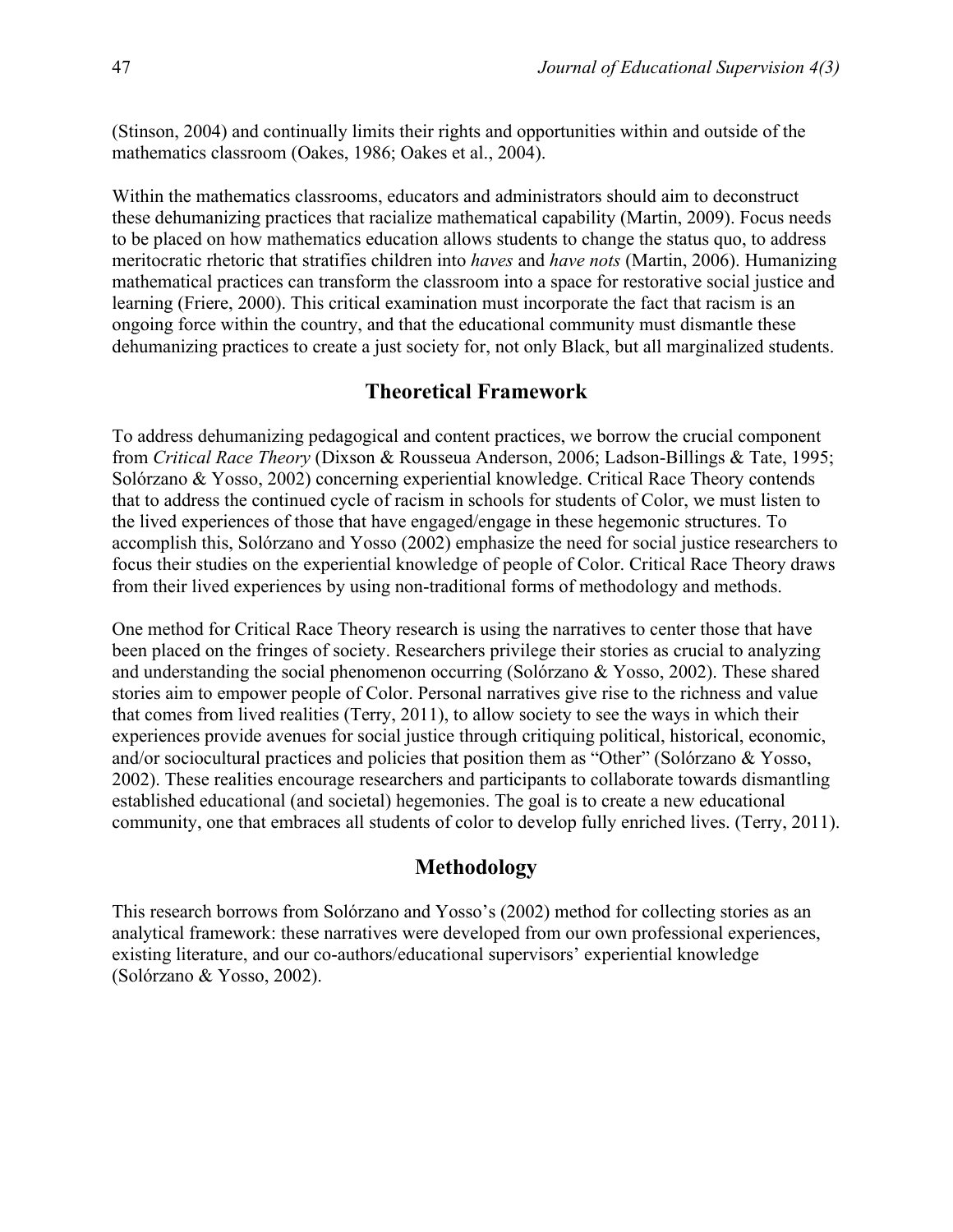#### **Professional Experiences**

**Author One.** Author One is a middle-class, White, English-speaking female. She spent four years working as a secondary mathematics teacher at her local city's alternative<sup>8</sup> school. Through her first-hand experience in this environment, she became aware that her school system's academic expectations and opportunities for her Black students did not equal those of White students. It was from this professional experience that she chose to return to university to pursue a PhD in Curriculum and Instruction, Secondary Mathematics, focusing on mathematical curriculum that humanizes mathematical spaces for Black students. She is currently in her sixth year of her graduate program.

**Author Two.** Author Two is a middle-class, White, English-speaking female. She was an elementary school teacher for nine years and an instructional coach for three years. Her teaching experience includes a year of teaching in a private school for students with dyslexia, three years in a Title 1 school, and five years in a suburban community school. Her coaching experience was in a rural district with a large population of English Learners. Her teaching preparation program and PhD program both had an urban school focus. She is a National Board Certified Teacher (NBCT) and is a mathematics teacher educator. Author Two has worked with four of the coauthors in different capacities: a fellow teacher colleague, professional development provider, instructional coach, and instructor.

#### **Existing Literature**

We pulled from predominant transformative mathematics researchers (for example see Berry et al., 2011; Martin, 2009; Stinson, 2006; Terry, 2011) to develop a more in-depth understanding of dehumanizing mathematical practices faced by Black students. These researchers studied the influential power of racist meta-narratives in education. Like Solórzano and Yosso (2002), we used this literature to compare and reflect on our own professional experiences to closely examine predominant content and pedagogical practices that Black students encounter daily in the mathematics classroom.

While there are many practices that dehumanize Black students in mathematics, this paper highlights four key themes that mathematics researchers' detail as repeated practices in schools across the country. These are: (a) colorblindness (Bonilla-Silva, 2003; Fergus, 2017), in which educators ignore the race of their students to the detriment of their student's academic and emotional growth; (b) deficit and stereotypical views (Berry et al., 2011; Stinson, 2006); (c) limited or lack of meaningful mathematics opportunities (in and out of class time) (Delpit, 2006; Oakes, 1986; Oakes et al., 2004; Strayhorn, 2015; Strayhorn et al., 2013); and (d) an intense focus on discipline (Boucher, 2016; Skiba et al., 2002; Wald & Losen, 2003), where Black students face stricter punitive repercussions than their peers. We acknowledge that there exist many other dehumanizing practices that need addressing by researchers and the community at large.

<sup>&</sup>lt;sup>8</sup> By alternative education program, the author means a non-traditional school site to support the educational needs for students at risk of school failure or school expulsion.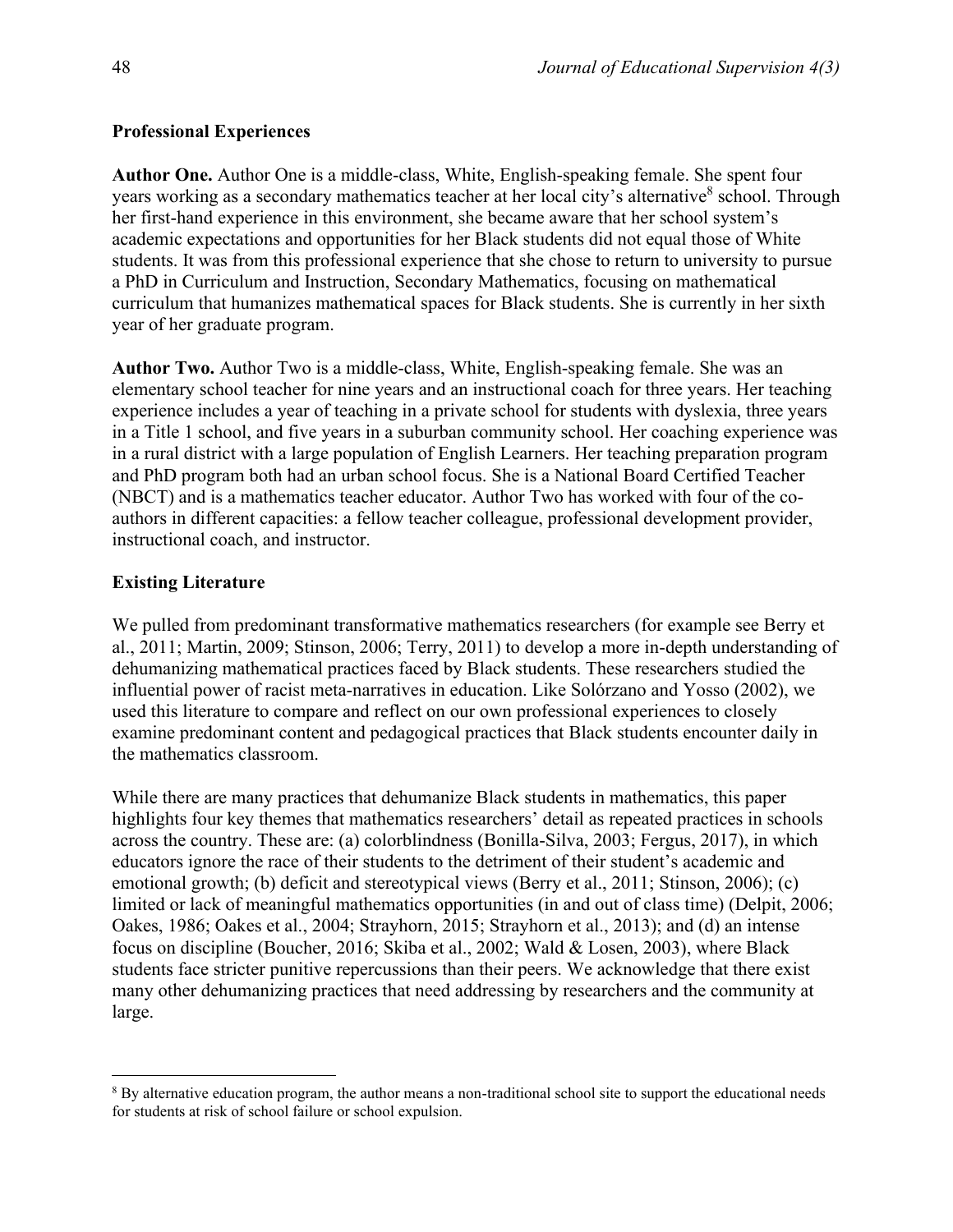#### **Co-Authors/Educational Supervisors' Experiential Knowledge**

Experiential knowledge refers to the sense making and knowledge someone achieves through personal experience. Critical Race Theory recognizes the legitimacy and need for experiential knowledge to be used to critically analyze racial injustices (Delgado Bernal, 2002). However, Black leaders' voices are often silenced or marginalized in the discussion for educational reform. This misses a crucial perspective on how to address dehumanizing practices, as those that experience racism are best positioned to question and provide options for change to majoritarian systems (Sleeter, 2016). For this work, we sought to center the perspectives from Black leaders who lead and support predominately White faculty.

This specific study arose from a mutual collaboration between the first and second author. The first author spent a semester as a student in the second author's graduate education class. We realized quickly that we shared a passion for transforming mathematics for Black students. From that realization, we wanted to collaborate on an exploratory study that used the voices of Black educational supervisors to start a dialogue on how to address on-going dehumanizing practices that both authors recognized through personal experience and professional research. Additionally, we recognized our limited understanding concerning these racialized experiences due to our whiteness. Through a continuing conversation, we chose to bring in four prominent educational Black leaders that we had worked with to help open our own understanding of how these leaders understood and addressed our four chosen dehumanizing themes. We recognize that this study is limited in its scope, but we believe it provides a productive dialogue in how to dismantle destructive mathematical teaching practices.

**Co-Author Supervisory Leader 1: Euphemia<sup>9</sup> .** Mrs. Euphemia has spent the last twenty-five years in education. She has served students and families in several roles including as a classroom teacher, an instructional coach, an assistant principal, and currently an elementary principal in a southeastern state. Her influence is apparent throughout her district as she works alongside her peers in strategically planning and implementing a vision for teaching and learning that prepares all students for college and career readiness. She serves as a member of the pilot team for Competency-Based Education and Assessment for a southeastern state. Mrs. Euphemia believes that a solid culture and climate is the foundation for a strong learning community. She strives to make school a place where all students are excited to learn and grow as leaders in their school community and beyond.

**Co-Author Supervisory Leaders 2: Marjorie.** Dr. Marjorie is a compassionate educational leader, who understands the value of leading for transformational change and the value of developing instructional leaders. Dr. Marjorie has nineteen years of experience working as an educator in a southern state. For nine years, she has applied research-based practices as an elementary and middle school instructional leader. Dr. Marjorie has also served as a regional instructional coach. She is credited with transforming the culture in two secondary schools. With her team, she has won several awards, including, CLAS Banner School, School of Distinction for two years, School Showcase Award, School Safety of Excellence, Blue Ribbon Lighthouse

<sup>9</sup> Pseudonyms used. Names chosen using famous Black mathematicians.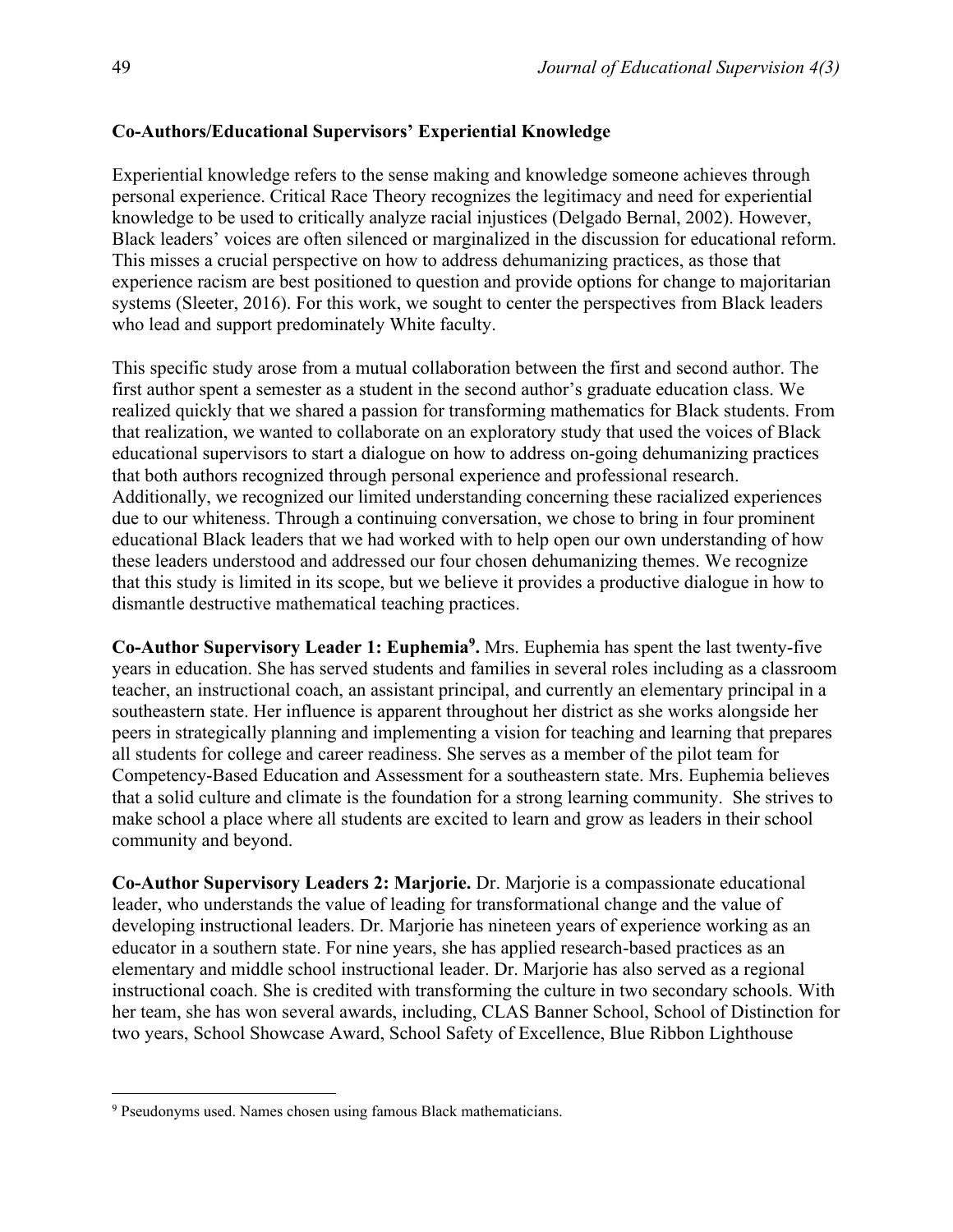Award, and many more. Dr. Marjorie has led school improvement reform, facilitated professional learning communities, and mentored many aspiring leaders.

**Co-Author Supervisory Leader 3: Hewitt.** Dr. Hewitt has served students in many capacities including: classroom teacher, curriculum specialist, and secondary school principal. She is credited with transforming an alternative education program and a largest high school into a safe and nurturing learning and working environment. She and her team have garnered several state and national recognitions for their efforts in improving student outcomes. This includes recognition for increased graduation rates and post-secondary school placement. Dr. Hewitt understands that successful schools have healthy school cultures. She believes that all students will rise to their highest potential when supported by highly effective teachers and administrators.

**Co-Author Supervisory Leader 4: Samuel<sup>10</sup> .** Mr. Samuel has taught for twenty years in several school districts within a southeastern state as an elementary and special education teacher. Mr. Samuel served as an assistant high school football coach for seventeen years and has four publications. Mr. Samuel is currently a Special Educator with the PASS (positive approach to student success) program in a rural district outside a large urban area in a southeastern state. Mr. Samuel believes that our role as educators is to pitch information where students can get a hit and not a strike.

#### **Research Question**

This study addresses the following research question: How do Black educational supervisors address four identified dehumanizing practices in the teaching and learning of mathematics?

#### **Data Collection**

Data collection occurred over the Spring 2016 semester. Each co-author was asked to collaborate with the first two authors on this study. The four dehumanizing themes were decided prior to dialoguing with Euphemia, Marjorie, Hewitt, and Samuel. However, we allowed the four of them to guide the direction of our conversation as they provided insight into how these themes occur and are addressed in their schools. Collected data came from dialoguing with each co-author in person, on Skype, through email, and/or through phone calls. We provided each co-author the opportunity to go back through their conversations to correct, remove, and/or provide more clarity. We present their narratives below, interweaving what prominent mathematics research has found to help situate each dehumanizing theme.

# **Findings**

Each of our co-authors provided valuable knowledge in addressing the four dehumanizing themes of this study. For colorblindness, all four supervisors demanded teachers embrace the

<sup>&</sup>lt;sup>10</sup> Author One and Author Two recognize that Samuel is not serving on an administrative supervisory level, but we believe his experience and knowledge overseeing and working with a multitude of teachers positions him as a supervisor. His experience and insight were a valuable voice to add.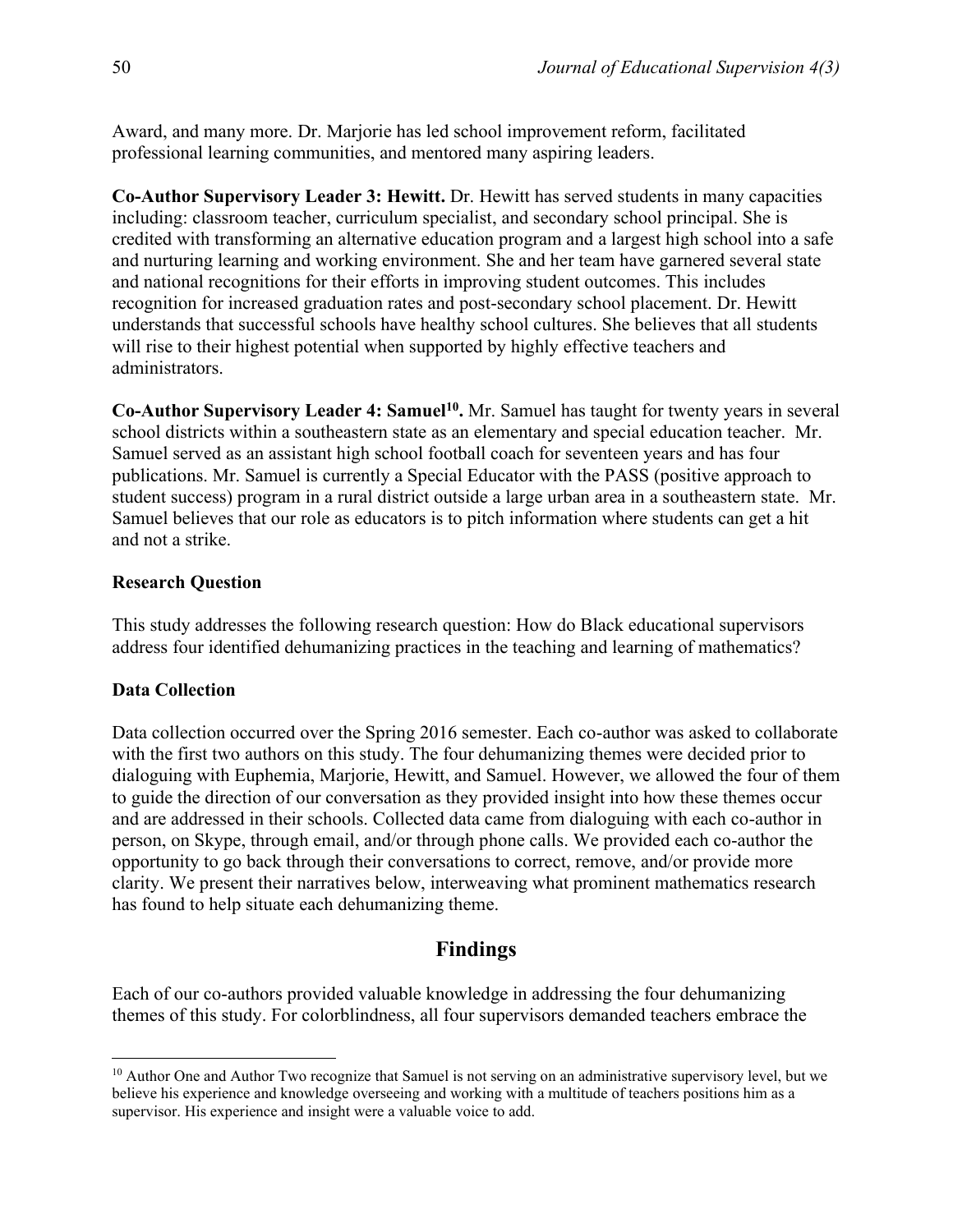beauty that is color, to question implicit and explicit biases that White teachers' hold, and to develop relatable lessons for their students. In response to deficit mentalities, the supervisors urged the need for high mathematical expectations at all times for students. By doing so, teachers implement exploratory lessons that allow students of color to unpack mathematical standards conceptually. These lessons, coupled with STEM opportunities (e.g., robotics) allow for meaningful mathematical opportunities that develop the STEM identity of Black, Brown, and Indigenous students. Lastly, regarding the overabundance of disciplinary actions against Black students, the implementation of restorative justice pedagogy and opportunities for alternative forms of discipline (community-based service options) were offered as ways to combat inequitable behavioral expectations.

#### **Colorblindness**

While the percentage of students of color grow in today's classroom, most teachers remain White – 79% being White, non-Hispanic (NCES, 2020). Although we often hear teachers say, "I don't see color, I love all children," White teachers are still members of the majoritarian group within society. The narratives perpetuated against people of Color are soaked up by White educators from birth. As a result, White teachers inadvertently engage in a pedagogical practice known as colorblindness. According to Bonilla-Silva (2003), colorblindness is a result of White people engaging in four different mentalities: abstract liberalism (each individual person has equal opportunities for success, ignoring institutional practices such as de jure and de facto segregation); naturalization (racial phenomena is naturally occurring and racism is unavoidable); cultural racism (racial groups are responsible for their own misfortunes in society); and minimization of racism (racism/discrimination no longer plays a role in minorities' opportunities). These four frames are not isolated in nature; White people engage in combinations of all four.

Delpit (1995) ascertains the dangers of making children invisible by saying that, "…if one does not see color, then one does not really see children (p.177)." By engaging in this pedagogical practice, teachers replicate social, cultural, and educational structures that uphold White privilege. The lack of acknowledging the differences in the lived experiences of students of Color compared to their White peers results in maintaining a false status quo for all (Fergus, 2017). Unknowingly teachers create a caste system in their classroom – White and Other.

This frustration was demonstrated in our conversation with our elementary principal. When describing her experience with her White teachers engaging in colorblindness, Euphemia explicitly had to warn them about the repercussions of this pedagogical choice, "You may think you are [colorblind], because you believe that you are not racially biased, but come on. When you say that, it makes me think that you are not acknowledging children of color and their culture and background." Euphemia understood the inherent dangers that result in ignoring the identity of children. Without educators understanding that race plays an inherent role in a child's life, vital learning opportunities are missed. Euphemia continued, "we have an identity that needs to be recognized… We are not all the same and should not be taught the same. Differentiate instruction for children of color."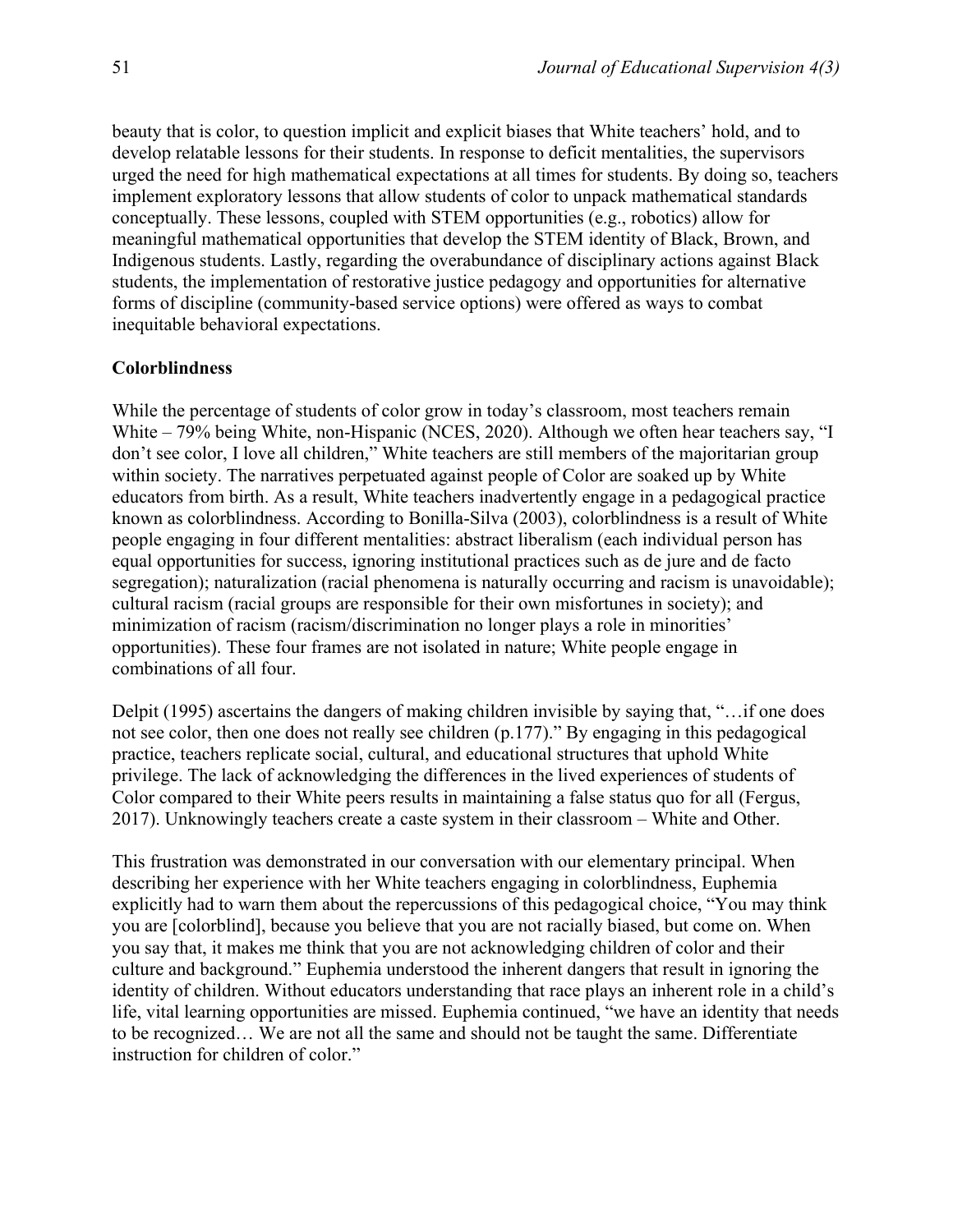Hewitt also described similar frustrations when dealing with colorblindness with teachers. She detailed this practice as racist, and that if a new teacher continued to engage in such a manner, he or she would not be considered for another year of teaching. Like Euphemia, Hewitt wanted educators to see the beauty that color brings to the classroom:

See color in the policies you have put in place. Question color! In our field, it is critical. It is what makes us rich. It makes us reflect on whether equitable opportunities are truly available to all students. People are different and color (heritage, cultural) in many cases makes us even more uniquely beautiful.

Marjorie, a middle school principal, advised us on how she helped structure her schoolteachers to move from this mentality to embracing a more culturally responsive frame, "As a leader, I set clear expectations with a vision for teaching and learning. This includes a vision to develop culture around learning and not socioeconomic status and race." Marjorie engaged her teachers to reflect on gut reactions. What caused these misconceptions about Black students to occur? She required her teachers to participate in professional development that unpacked preconceived biasness. This was achieved through reading numerous articles and attending district workshops. Additionally, Marjorie had teachers take part in poverty simulations to *see life* through the footsteps of her students'.

Samuel shared that he engaged in comparisons to help change the perspective related to colorblindness. Sometimes he gave the example of a guy in a wheelchair, and asked "do we see a home and provide a ramp or not?" He said he often saw teachers who are less tolerable for those students from a different background. He reminded them that he was that kid and came from where those students came from. Teachers need to always hold high expectations for their students.

#### **Deficit and Stereotypical Views**

Besides colorblindness, there are other problematic perceptions White teachers hold about their Black students. These preconceived notions center around deficit and stereotypical views that ultimately hinder mathematics teaching and learning. For example, the deficiency language concerning Black students holds real consequences for both students and teachers. Stinson (2006) discussed how this negatively influences Black students: "African American children, specifically African American male students, are often characterized as incapable of measuring up to the schools' predetermined goals and objectives and lacking the behavioral and social skills and life experiences to be academically successful" (p. 485).

Deficit and stereotypical views result in Black students' academic experiences suffering. Students see their teachers' lower academic expectations (Berry et al., 2011). Zero tolerance rules and more punitive punishments come from administrators (Payne & Brown, 2017). These practices can be seen in the tracking of students to remedial mathematics classrooms, class groupings, and the type of work assigned.

Samuel set the stage with this statement: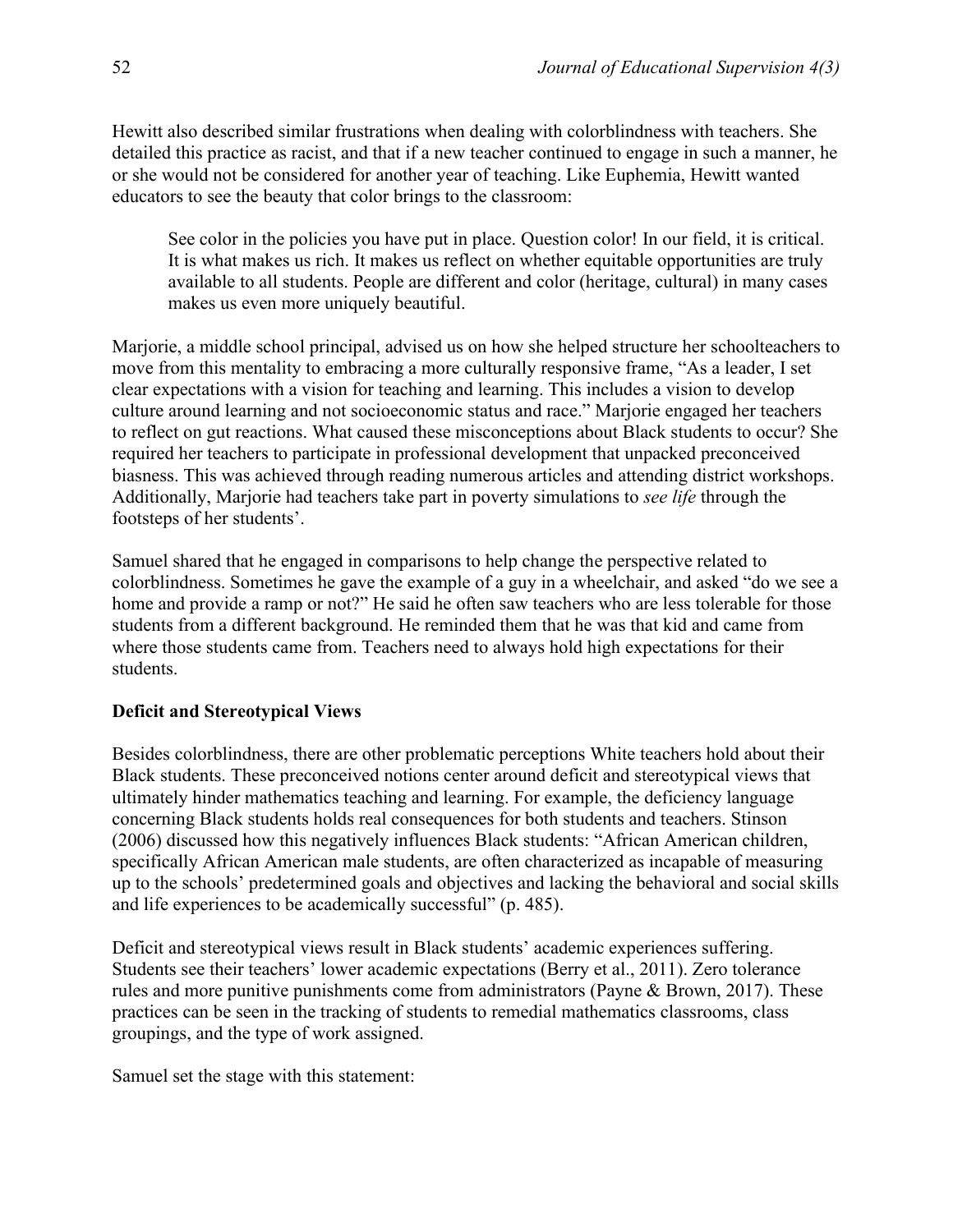Most educators -- it's all about them and their content. They don't connect student success to their success. I have a coaching perspective. When we think about the draft, we all want Lebron James. But what it is what we do with the third, fourth, and fifth players in the draft that makes a team successful. This is just like the classroom. We have to build kids up and use their strengths, not break them down focused on weaknesses.

To address deficit thinking, Marjorie set the expectation of focusing on things that her faculty can control. She did not want to hear the blame game statements. She shared her advice with us:

We can't control families and home, only the happenings at school. We have eliminated excuses in our data meetings and observations. We have a focus on instruction -- I want to see small groups and manipulatives with high quality mathematics experiences. We are preparing them for a global society. Real world is small groups, thinking and problem solving together. I want to see that in the mathematics classrooms.

Samuel added that teachers need to provide contexts that are relevant to the students' community and funds of knowledge. "I have also seen boring lessons or lessons that required a certain strategy and that prohibited students from displaying their sense making." He helped teachers that he collaborated with to use games that kids know to help make connections and applications.

Hewitt's response to deficit thinking came from her own personal experience reading Rosenthal and Jacobsen's (1968) *Pygamalion in the Classroom* as a new teacher. She told us that this specific literature shaped her own beliefs. She believes that teachers must do what is best and not what is easiest in the classroom. To challenge personal deficit mentalities, teachers must always hold high expectations and not accept excuses. She explained,

We must understand that [students'] proper or improper education at our hands will ultimately impact us directly or indirectly… Do not make excuses for poor behavior and always discipline in love and fairness. Do not take bus rides through their communities or peer at them as if they are foreign specimens. They are people deserving of respect and our very best. This deficit way of thinking serves no purpose and reveals nothing about the child, since it only nurtures stereotypes.

Two of our leaders provided a word of caution. Euphemia and Hewitt shared often when it comes to Black students educators tend to *love* them to death—often times resulting in a crutch. Or teachers see them as the angry, aggressive students because they do not understand them and where they come from. Understanding where students come from requires building relationships. The school community must plan actions that increase community engagement and relationships so that educators do not engage in practices that perpetuate the deficit view of *culture of poverty*  (Delpit, 2012). For example, Euphemia and her faculty plan school picnics, community events, and home visits.

#### **Lack of Meaningful Mathematics**

Historically, the notion that Black children do not academically perform as well as their White peers in mathematics has been represented in many research studies (Davis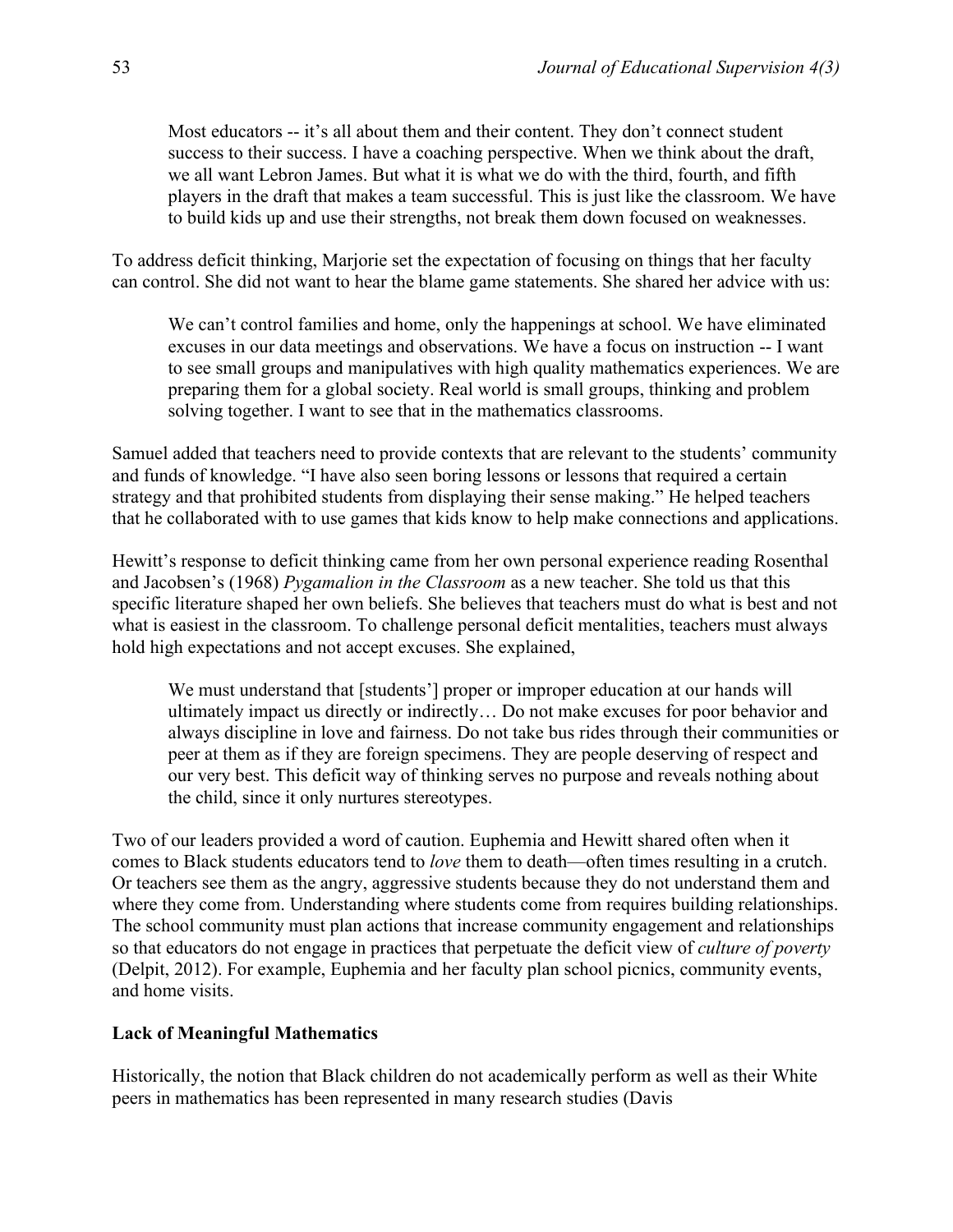& Martin, 2019; Gutiérrez, 2008). There have been many studies that highlight the superiority of White knowledge in comparison to Black children by identifying the achievement gap. These studies produce a racial hierarchy of intellectual capability (Davis & Martin, 2019). These false narratives are detrimental and not true. "There is no achievement gap at birth," meaning White children are not born superior to Black children (Delpit, 2012, p. 5). Instead, the practices and structures in place in schools create an environment that sets up the barrier for our Black students. For Black students in mathematics, this effects their mathematical opportunities and school experiences (Delpit, 2012).

One practice that develops from this racial hierarchy of academic ability is called pedagogy of poverty (Haberman, 2010). The academic expectations for Black students are lowered (Ullucci & Howard, 2015). Instead of teachers implementing challenging student-centered collaborative lessons, learning becomes an algorithmic based task heavily teacher led. Kill and drill problems are the norm. Academic rigor greatly suffers (Haberman, 2010).

With our supervisory leaders, there is a mixed response to meaningful mathematical experiences. Marjorie shared she has not found this issue in her school. She found teachers were developing lessons that the students were interested in and found relevant. She gave her teachers the permission (power) to change the context of the mathematics tasks to make the learning meaningful and relevant. She said that they have shifted from teaching the curriculum (textbook) to standards-based instruction to increase the rigor.

Samuel highlighted his collaboration with teachers. He focused on providing relevant contexts or connections to students' lives and community. He used games to increase the engagement and learning as well.

Both Euphemia and Hewitt admitted to this being a struggle. They see that the mathematics is more procedural and missing engagement and relevance. Euphemia told us:

We have a lack of sound, meaningful mathematics for all students, not just Black students. The first thing I attempt to bring to light is that we have to make the instruction relative to students. If I had to pinpoint making it more relative to Black students I think we need that!

Hewitt shared the same struggle,

Mathematics continues to be taught in skill and drill practice. Students are continuing to work problems and not truly think much about what they are doing. I am currently providing professional development to math teachers that will assist them with teaching from a conceptual level. Math for math's sake will not assist any student or ensure his or her success. We must not deny children of Color high level concepts. They are able to grasp difficult concepts. I encourage teachers to stay away from the compensatory approach, skills only and use a combination of rigorous concepts with foundational skills. This approach will assist them with getting caught up with their peers.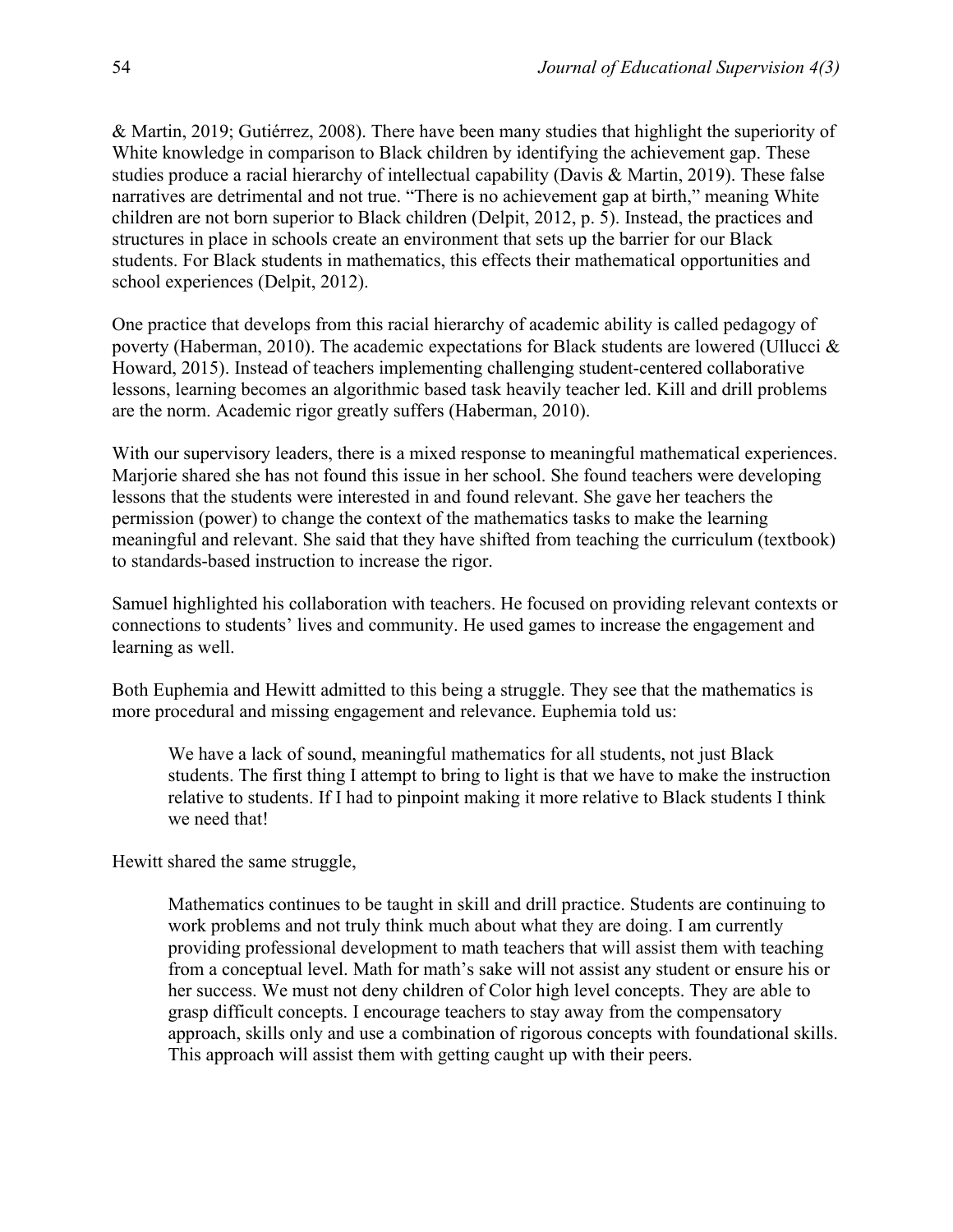#### **Inequitable Behavioral Expectations**

The ability to have input on one's academic trajectory is significant to success. However, with school's militarizing student bodies through zero-tolerance policies, the ability to make academic decisions are often stripped from Black children through disciplinary punishments (Morris & Perry, 2016). Often there is a focus on compliance and not engagement within mathematics classrooms. Disciplinary action against Black students is disproportionately high compared to their White peers. This is represented in Figure 1 (NCES, 2019).

*Figure 1.* Percentage of Public-School Students who Received Out-of-school Suspension, by Race/ethnicity and Sex: 2013-2014



When discussing the inequities in discipline and behavioral expectations, Hewitt framed it as such,

No one wants to believe they treat children unfairly, but with the disproportionate number of students of color placed in special education or suspended or even expelled from school, somebody has to admit that we (educators) are holding unfair views of children. We must accept either poor behavior or low academic performance as an innate characteristic among students of Color or educators are choosing to poorly educate and unfairly discipline them.

Both Euphemia and Marjorie felt that this was not problematic in their current schools. Both shared successful practices that they have implemented. Euphemia related to us,

We thoroughly investigate any issues and if they are a reason for removal we even try to drill down to the when and where incidents happen. My assistant principal tallies the part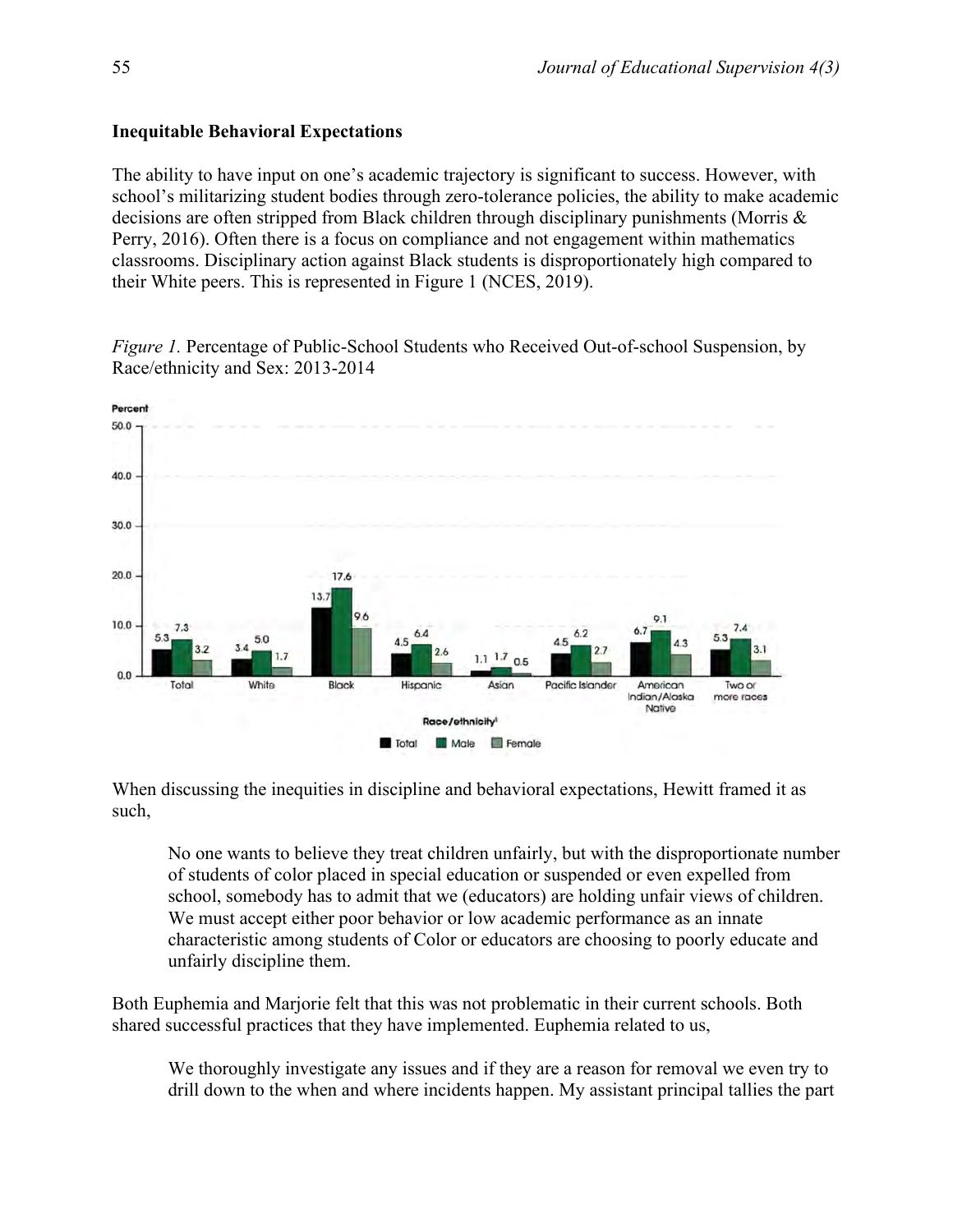of the building and the time of day, as well who has submitted referrals to try to alleviate any of this type of behavior. We look at behavior reflections for students, and in-house community service opportunities before we ever look at suspensions.

At Marjorie's school, she came into her position introducing her faculty to restorative discipline. The faculty also did a book study for a year on the topic. She feels that the school might have had more issues before she took her leadership position and brought in the restorative discipline mindset.

## **Discussion**

Supporting mathematics opportunities for all students is a task that needs to be addressed from the very beginning of a pre-service teacher's (PST) preparation throughout a teacher's professional career. Throughout the entire journey, PSTs, novice, and veteran teachers need to engage daily with their own whiteness. Opportunities to examine how dehumanizing practices continue from a person's lack of awareness and/or perpetuated ignorance to the struggles of their students of Color must occur. Through our dialogue with our co-authors and our own professional experiences, we provide suggestions on how to begin this transformation.

#### **Grounding Practices in Black Scholarship**

As Critical Race Theory says, it is vital for people to engage in the words and stories of those that are affected by daily, systemic racism. One way to accomplish this is for teachers of all levels to read literature from prominent Black (and people of Color) scholars. This can range from W E. B. DuBois to James Baldwin, Audre Lorde and bell hooks. This needs to happen in PST programs, in diversity classes but also in pedagogical education classes. Practicing teachers can accomplish this through professional development opportunities, for example, teacher book clubs. Both PSTs and practicing teachers need to have critical conversations with these works, to discover how race is interwoven through centuries of White majoritarian practices in the country. In what ways does this influence today's classroom for both teachers and students of Color? How could a teacher perpetuate these norms through her pedagogical and content practice?

This level of development is exemplified by the first author's own journey. In her first year of teaching, she told Hewitt, her principal at the time, that she "did not see color in her room". During her pre-service program, Author One spent little time reading any Black literature. This spilled into her professional practice when she became a first-year teacher. Author One thought as a white teacher that seeing race, seeing a child as *Black,* was a disfavor to that child's learning. Quickly and thoroughly, Hewitt criticized that pedagogical practice, and required the first author to read, read, and read more. Her first book was C. G. Woodson's *The Mis-Education of the Negro* (1933). From reading and subsequent honest, open conversations with Hewitt and other Black co-workers, Author One learned why removing race from the classroom was a dangerous precedent to engage in. Even after almost a decade later, that specific experience and the growth from it continues to shape Author One's psyche.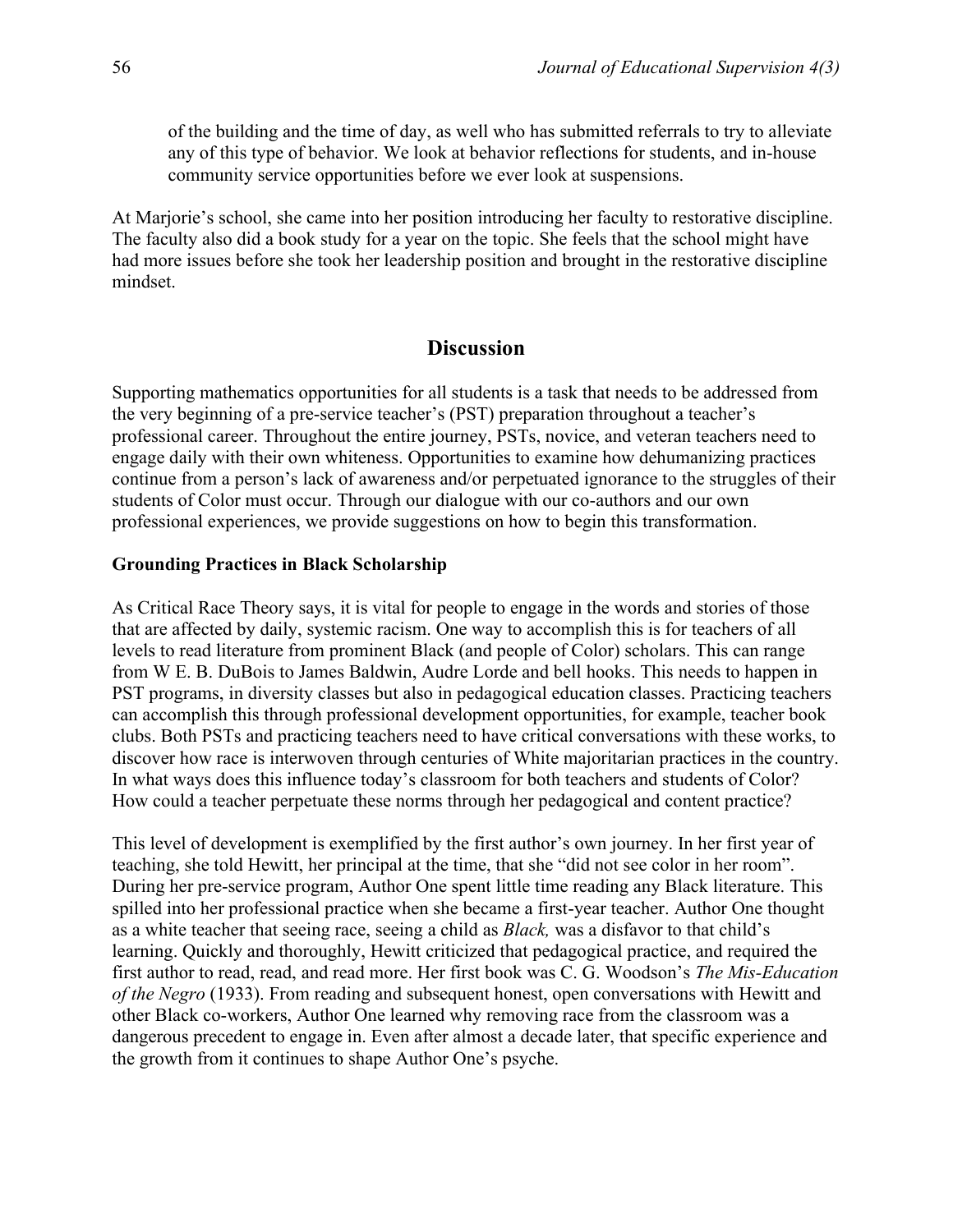#### **Cultural Pedagogy**

PSTs and practicing teachers need opportunities to see how mathematics can be reflected within the culture of their students. While there are different approaches to implementing this – for example, Ladson-Billings's culturally relevant pedagogy, Gay's culturally responsive teaching, or Paris's culturally sustaining pedagogy – it is vital for PSTs and teachers to learn pedagogical and content practices that extend from embracing a cultural pedagogy. We do not argue for one specific pedagogy over another; however, we do provide consistent themes from a recent metasynthesis on cultural pedagogy practices in mathematics that can be used in guiding the professional development of cultural pedagogy.

In their research, Thomas and Berry (2019) wanted to study how "researchers interpret mathematics teaching practices that support Culturally Relevant Pedagogy (CRP) and Culturally Responsive Teaching (CRT) in pre-kindergarten through 12th grade" (p. 23). Five themes emerged from their study. First is caring, where teachers need to embrace positive mindsets and actively collaborate with their students in knowledge making. The second theme was context, where teachers learn who their students are and the spaces and places the students reside in in order to create real connections in their lessons. The third theme is cultural competency, which requires teachers to develop understanding and knowledge of their students' social and cultural capital. The fourth theme is high expectations; teachers should have both high expectations for their students and themselves. The last theme is mathematics instruction, with teachers engaging in high- quality teaching practices and high-quality tasks. The authors believe that PSTs and practicing teachers must be educated on what these overarching themes are, why they are valuable to the learning of their students of Color, and how the themes are implemented in a mathematics classroom.

Cultural teaching was found to be an important tool for student success in our co- authors' experience, and the four leaders provided different ways in which this was implemented. Hewitt said that it began with telling and teaching Black students that math is something that all can do and do well. She added,

Using practical and relevant examples embedded into the math curriculum have been helpful. The old age question of "what do I need this for" must be answered. I have also found that mental math strategies have been effective in building confidence. This challenging strategy if done properly only serves to empower students that may not have had the level of success that they deserved.

Both Euphemia and Marjorie provided professional development to their faculty in cultural pedagogy. Euphemia shared,

I try to provide my staff with the best professional development possible. We have a district math coach who is from India and is very passionate about relevant mathematics instruction that is culturally sensitive. We have really worked hard on learning how to keep students in the appropriate stage of development in the math learning and practice (Concrete, Abstract, and Representational). We have learned that in the past we have tried to move too quickly to the representational phase with many students.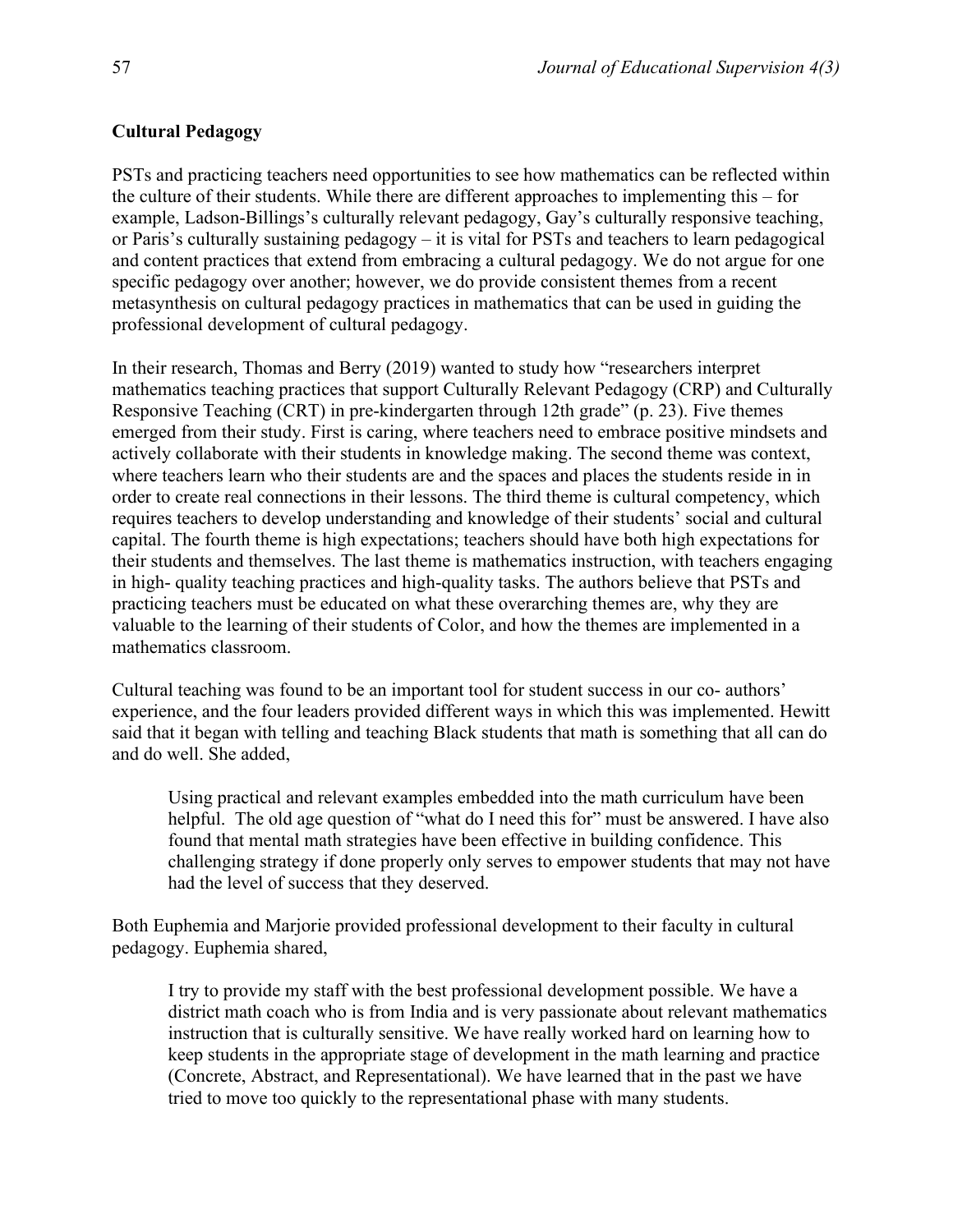Marjorie told us her focus was on cultural pedagogy with district professional development. From this, teachers developed relevant mathematics lessons and worked to develop positive relationships with students.

#### **Mathematics and STEM Opportunities**

Black students need enriching, positive mathematics and STEM experiences. These opportunities can be extracurricular clubs, competitions, or learning experiences. For in-class instruction, the mathematics learning experience should be relevant to students' lives and provide entry points for all learners to see a real-world connection between self and their mathematics.

These enriching opportunities are vital, as there is a significant connection with Black students pursuing a STEM degree and the STEM opportunities provided in their elementary and secondary education. Interests are cultivated through engaging with toys and robots, experimenting with different types of technology connected directly to the STEM field. Having discussions about STEM career opportunities and providing informal or formal visits to different STEM locations (e.g., a virtual trip to a museum) are critical. Even more so, the opportunity to engage in quality STEM instruction and to be challenged in and out of the classroom is vital to developing positive STEM student identities (Strayhorn, 2015).

Three of our four supervisory leaders felt successful in providing enriching opportunities in their after-school programs. For example, Marjorie told us that at her school that students have equal access to their after-school programs. She said, "All of our after-school programs are for ALL students. This includes robotics and the ozobots (used for coding). There are also reading and other math opportunities offered after school open to all students."

Hewitt had a similar perspective in what opportunities she wanted students of Color to engage in:

I encourage my students of color to participate in classes provided by the technology center offered by the school district. We work with scheduling with our students so they are afforded those opportunities at the technology center. Additionally, I strongly encourage activities that involve students participating in construction, opportunities like robotics and coding.

The authors recognize that some mathematical opportunities, like robotics and coding, are limited based on district funding. However, teachers can still provide dialogue about the existence of these STEM careers, use free online videos and software that engages students in new ways to view mathematics. Teachers can collaborate together across contents to have their students see the intersectionality of education.

## **Implications for (Re)Humanizing Mathematics Education**

To set the stage for rehumanizing mathematics and dismantling dehumanizing practices, we draw again from the experiential knowledge of our four impactful Black co-authors/supervisory leaders. Using their collective wisdom, our leaders identified behaviors that new and veteran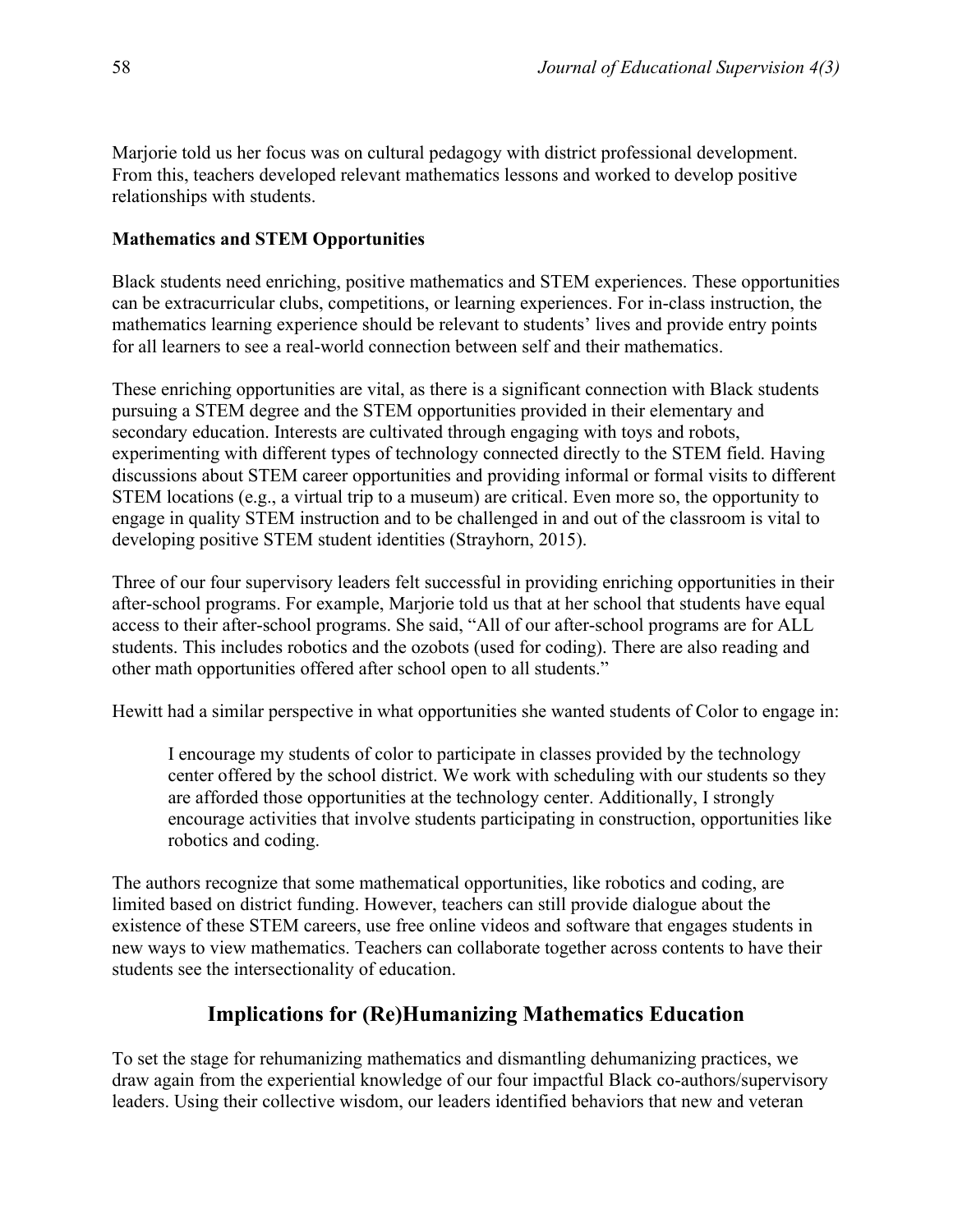teachers, supervisors, and instructional leaders need in order to cultivate a positive environment for the teaching and learning of mathematics. By having other supervisors, educators, and community leaders embracing these purposeful content and pedagogical choices, we hope that current and future students of Color will cultivate positive STEM identities in school. Their recommendations for rehumanizing mathematics include the following:

- Develop healthy relationships with all students
- Take time to learn their interests, family, communities
- Identify biases, acknowledge them and work to move past them
- Collaborate with professionals of Color
- Invest in cultural pedagogy
- Increase the relevancy of instruction
- Slow down... do not be so fast to jump to procedures
- Be prepared to learn from the students

Our supervisory leaders have powerful experiences and insights regarding the dehumanizing practices that plague mathematics education. They provided their strategies and discourse around how they have addressed dehumanizing practices in addition to what they recommend for humanizing mathematics. These leaders are fostering positive teacher and student identities by focusing on building student relationships and by providing their faculty with support for cultural pedagogies, high quality mathematics, and positive discipline strategies. These endeavors are yielding results that uplift teachers and students in and out of the mathematics classroom.

These recommendations match recommendations from our leading mathematics organizations (e.g., National Council of Teachers of Mathematics, TODOS: Mathematics for All) about teaching and learning mathematics with a lens for access and equity for all students. It is imperative that our predominately White teaching force and leadership heed the voices of our coauthors and calls to action from our organizations. If not, complacency and a lack of listening supports educational malpractice. It is time that we identify these dehumanizing practices as that – malpractice. Preparation programs, beginning teacher mentor programs, and teacher evaluations need to address these practices in order to rehumanize the teaching and learning of mathematics.

# **Limitations**

It is necessary to recognize the limitations associated with this study. First, this study is exploratory in nature, with our desire to have those silenced begin a dialogue about their experiences dealing with dehumanizing practices in their schools. We did not purposefully engage in this collaborative research in a way to dismantle systemic racism, as is the overall goal of Critical Race Theory. Instead, this study produced the knowledge and experience of professional Black leaders that we also personally and professionally know as exceptional educators. We hope the dialogue that we provided gives rise to new studies that provide more quantitative and qualitative research to dismantling the educational structures that other children.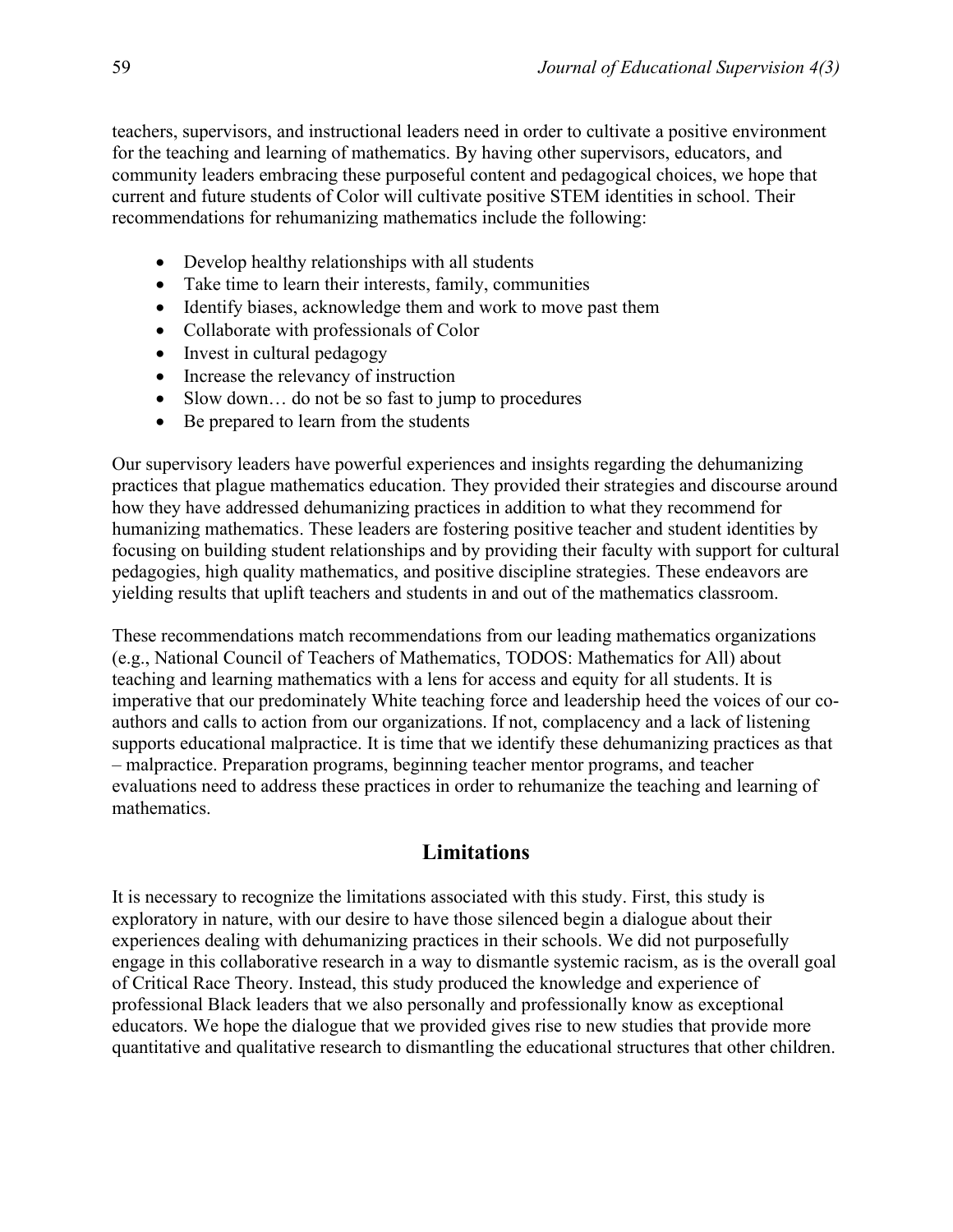Second, we – as the two White co-authors – recognize that there is a tension in this collaborative venture with our four Black co-authors when discussing dehumanizing themes that affect not only Black children but all children of Color. While we are privileged to know our co-authors personally and professionally, we recognize that our Black leaders may have to act more covert than overt within their schools. These are school systems that are predominately White led. We were cautious in pushing them beyond their comfort zone in sharing. We wanted them to lead by example and decide when to push on these tensions.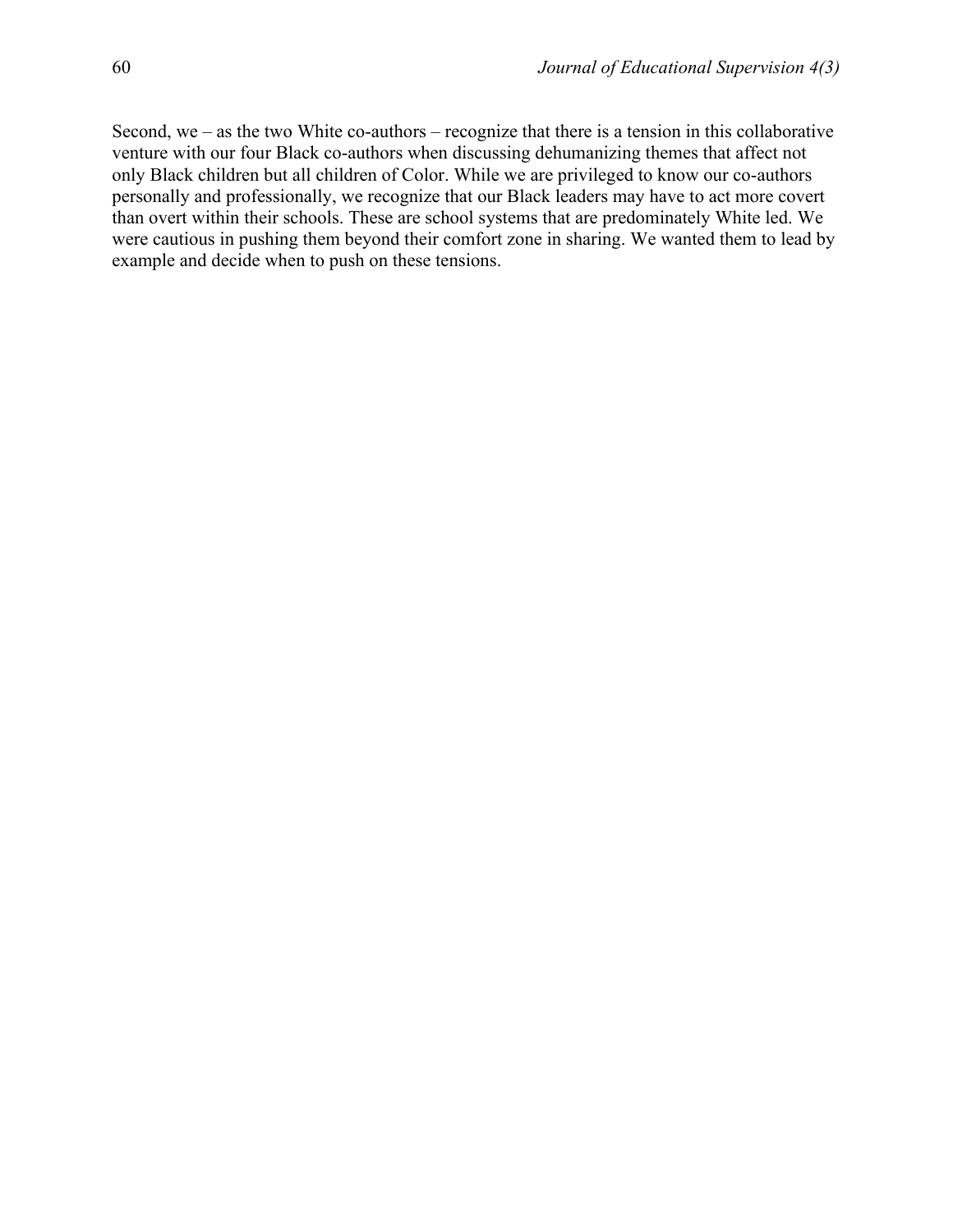#### **References**

- Battey, D., & Leyva, L. A. (2016). A framework for understanding Whiteness in mathematics education. *Journal of Urban Mathematics Education, 9*(2), 49-80.
- Berry, R. Q., Thunder, K., & McClain, O.L. (2011). Counter narratives: Examining the mathematics and racial identities of Black boys who are successful with school mathematics. *Journal of African American Males 2*(1), 10-23.
- Bonilla-Silva, E. (2003). *Racism without racists: Color-blind racism and the persistence of racial inequality in the United States*. Roman & Littlefield.
- Boucher, M. L. (2016). More than an ally: A successful White teacher who builds solidarity with his Black students. *Urban Education, 51*(1), 82-107[.](https://doi.org/10.1177/0042085914542982) <https://doi.org/10.1177/0042085914542982>
- Davis, J., & Martin, D. B. (2018). Racism, assessment, and instructional practices: Implications for mathematics teachers of African American students. *Journal of Urban Mathematics Education, 11*(1&2), 45-68.
- Delgado Bernal, D. (2002). Critical race theory, Latino critical theory, critical raced gendered epistemologies: Recognizing students of color as holders and creators of knowledge. *Qualitative Inquiry, 8*(1), 105-126. [https://doi.org/10.1177/107780040200800107](https://doi.org/10.1177/107780040200800107%C3%82%C2%A0)
- Delpit, L. (1995). *Other people's children: Cultural conflict in the classroom*. The New Press.
- Delpit, L. (2006). Lessons from teachers. *Journal of Teacher Education, 57*(3), 220-231[.](https://doi.org/10.1177/0022487105285966) [https://doi.org/10.1177/0022487105285966.](https://doi.org/10.1177/0022487105285966)
- Delpit, L. D. (2012). *" Multiplication is for white people": Raising expectations for other people's children*. The New Press.
- Dixson, A.D., & Anderson Rousseau, C.K. (2006). *Critical race theory in education: All God's children got a song*. Routledge. <https://doi.org/10.4324/9781315709796-3>
- Dumas, M. J. (2016). Against the dark: Antiblackness in education policy and discourse. *Theory Into Practice*, *55*(1), 11-19. https://doi.org/10.1080/00405841.2016.1116852
- Fergus, E. (2017). Confronting colorblindness. *Phi Delta Kappan, 98*(5), 30-35[.](https://doi.org/10.1177/0031721717690362) [https://doi.org/10.1177/0031721717690362.](https://doi.org/10.1177/0031721717690362)
- Freire, P. (2000). *The pedagogy of the oppressed*. Continuum International Publishing Group Inc.
- Gutiérrez, R. (2008). A "gap-gazing" fetish in mathematics education? Problematizing research on the achievement gap. *Journal for Research in Mathematics Education, 39*(4), 357- 364.
- Haberman, M. (2010). The pedagogy of poverty versus good teaching. *Kappan, 92*(2), 81[-87.](https://doi.org/10.1177/003172171009200223.%C3%82%C2%A0)  [https://doi.org/10.1177/003172171009200223.](https://doi.org/10.1177/003172171009200223.%C3%82%C2%A0)
- Ladson-Billings, G. (2006). From the achievement gap to the educational debt: Understanding achievement in the U.S. schools. *Educational Researcher, 35*(7), 3[-12.](https://doi.org/10.3102/0013189x035007003)  <https://doi.org/10.3102/0013189x035007003>
- Ladson-Billings, G., & Tate, W. F. (1995). Towards a critical race theory of education. *Teachers College Records, 97*(1), 47-68.
- Latta, M. (2019). Can't fix anyone: Confronting our historical love affair with deficit thinking. *WLN: A Journal of Writing Center Scholarship, 44*(3-4), 17-25.
- Martin, D. B. (2006). Mathematics learning and participation as racialized forms of experience: African American parents speak on the struggle for mathematics literacy. *Mathematical Thinking and Learning, 8*(3), 197-229. [https://doi.org/10.1207/s15327833mtl0803\\_2](https://doi.org/10.1207/s15327833mtl0803_2%C3%82%C2%A0)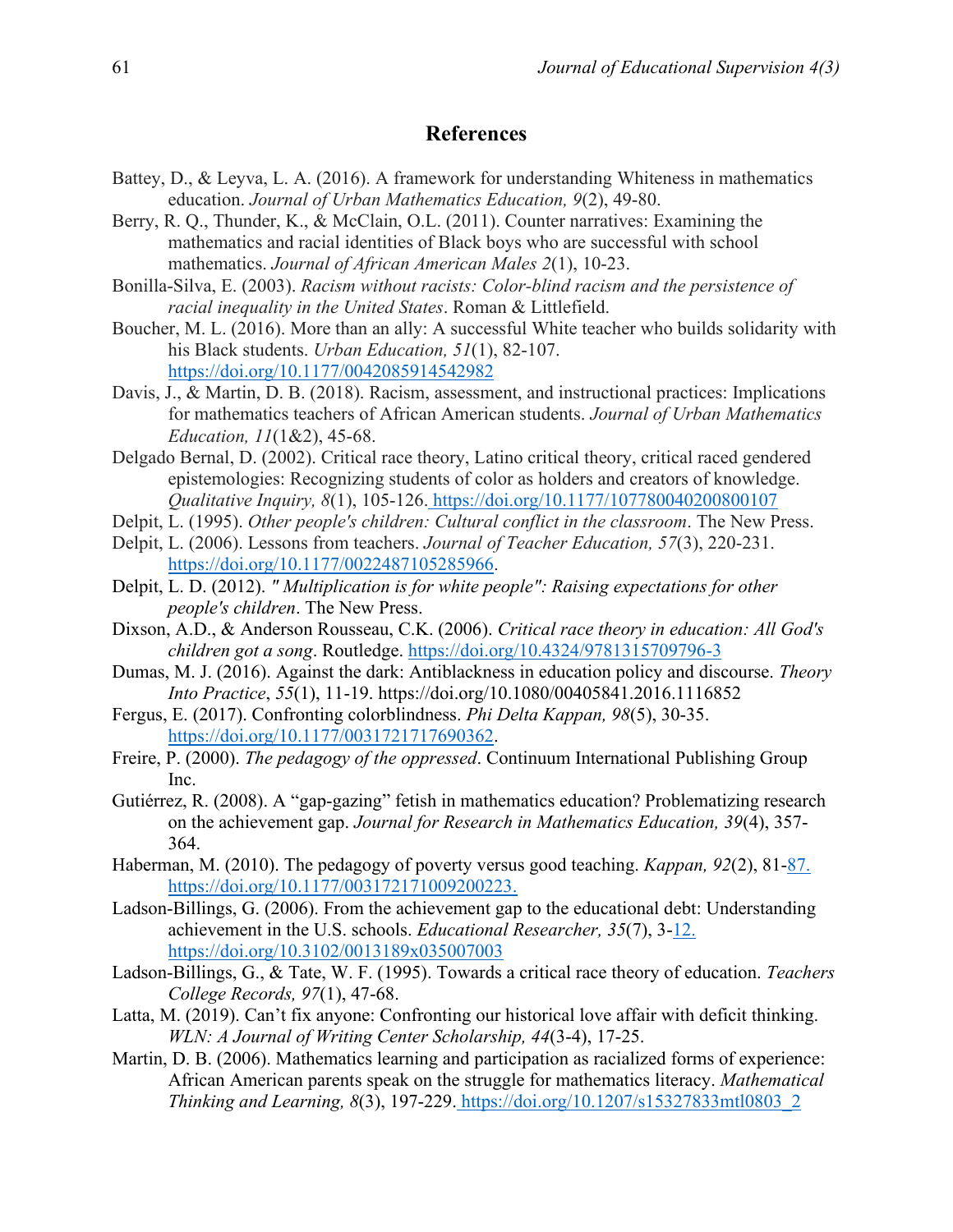- Martin, D. B. (2009). Researching race in mathematics education. *Teachers College Record, 111*, 295-338.
- Martin, D. B. (2015). The collective Black and principles to actions. *Journal of Urban Mathematics Education, 8*(1), 17-23.
- Morris, E. W., & Perry, B. L. (2016). The punishment gap: Sc[hool suspension and racial](https://doi.org/10.1093/socpro/spv026.%C3%82%C2%A0)  disparities in achievement. *Social Problems, 63*, 68-86. [https://doi.org/10.1093/socpro/spv026.](https://doi.org/10.1093/socpro/spv026.%C3%82%C2%A0)
- National Center for Educational Statistics (2019). *Indicated 15: Retention, suspension, and expulsion.* U.S. Department of Education and the Institute of Education Sciences. Retrieved November 5, 2019 fro[m](https://nces.ed.gov/programs/raceindicators/indicator_RDA.asp) [https://nces.ed.gov/programs/raceindicators/indicator\\_RDA.asp.](https://nces.ed.gov/programs/raceindicators/indicator_RDA.asp)
- National Center for Educational Statistics (2020). *Characteristics of public school teachers*. U. S. Department of Education and the Institute of Education Sciences. Retrieved March 1, 2021, from [https://nces.ed.gov/programs/coe/indicator\\_clr.asp#:~:text=In%202017%E2%8%9318%2](https://nces.ed.gov/programs/coe/indicator_clr.asp#:~:text=In%202017%E2%8%9318%2C%20about%2079,1%20percent%20of%20public%20school)

[C%20about%2079,1%20percent%20of%20public%20school.](https://nces.ed.gov/programs/coe/indicator_clr.asp#:~:text=In%202017%E2%8%9318%2C%20about%2079,1%20percent%20of%20public%20school)

- National Center for Educational Statistics (2021). *The nation's report card*. U. S. Department of Education and the Institute of Education Sciences. Retrieved March 1, 2021, [from](https://www.nationsreportcard.gov/focus_on_naep/%23/)  [https://www.nationsreportcard.gov.](https://www.nationsreportcard.gov/focus_on_naep/%23/)
- Oakes, J. (1986). Beyond tracking. *Educational Horizons, 65*(1), 32-35.
- Oakes, J., Joseph, R., & Muir, K. (2004). Access and achievement in mathematics and science. In J. A. Banks & C. A. McGee Banks (Eds), *Handbook of research on multicultural education* (2nd ed.) (pp. 69-90). Jossey-Bass.
- Payne, Y. A., & Brown, T. M. (2017). It's set up for failure, and they know this: How the school to-prison pipeline impacts the educational experiences of street identified black youth and young adults. *Villanova Law Review, 62*(2), 307-325.
- Rosenthal, R., & Jacobson, L. (1968). *Pygmalion in the classroom*. Holt, Rinehart, & Winston.
- Skiba, R. J., Michael, R. S., Nardo, A. C., & Peterson, R. L. (2002). The color of discipline: Sources of racial and gender disproportionality in school punishment. *The Urban Review, 34*(4), 317-342.
- Skrla, L., & Scheurich, J. J. (2001). Displacing deficit thinking in school district leadership. *Education and Urban Society, 33,* 235-259. [https://doi.org/10.1177/0013124501333002.](https://doi.org/10.1177/0013124501333002)
- Sleeter, C. E. (2016). Critical Race Theory and the whiteness of teacher education. *Urban Education*, 1[-15. https://doi.org/10.1177/0042085916668957.](https://doi.org/10.1177/0042085916668957)
- Solórzano, D. G., & Yosso, T. J. (2002). Critical race methodology: Counter storytelling as an analytical framework for education research. *Qualitative Inquiry, 8*(1), 23[-44.](https://doi.org/10.1177/107780040200800103)  <https://doi.org/10.1177/107780040200800103>
- Stinson, D. W. (2004). Mathematics as "gate-keeper"(?): Three theoretical perspectives that aim toward empowering all children with a key to the gate. *The Mathematics Education, 14*(1), 8-18.
- Stinson, D. W. (2006). African American male adolescents, schooling (and mathematics): Deficiency, rejection, and achievement. *Review of Educational Research, 76*(4), 477-506. [https://doi.org/10.3102/00346543076004477.](https://doi.org/10.3102/00346543076004477)
- Strayhorn, T. L. (2015). Factors influencing Black males' preparation for college and success in STEM majors: A mixed methods study. *The Western Journal of Black Studies, 39*(1), 45- 63.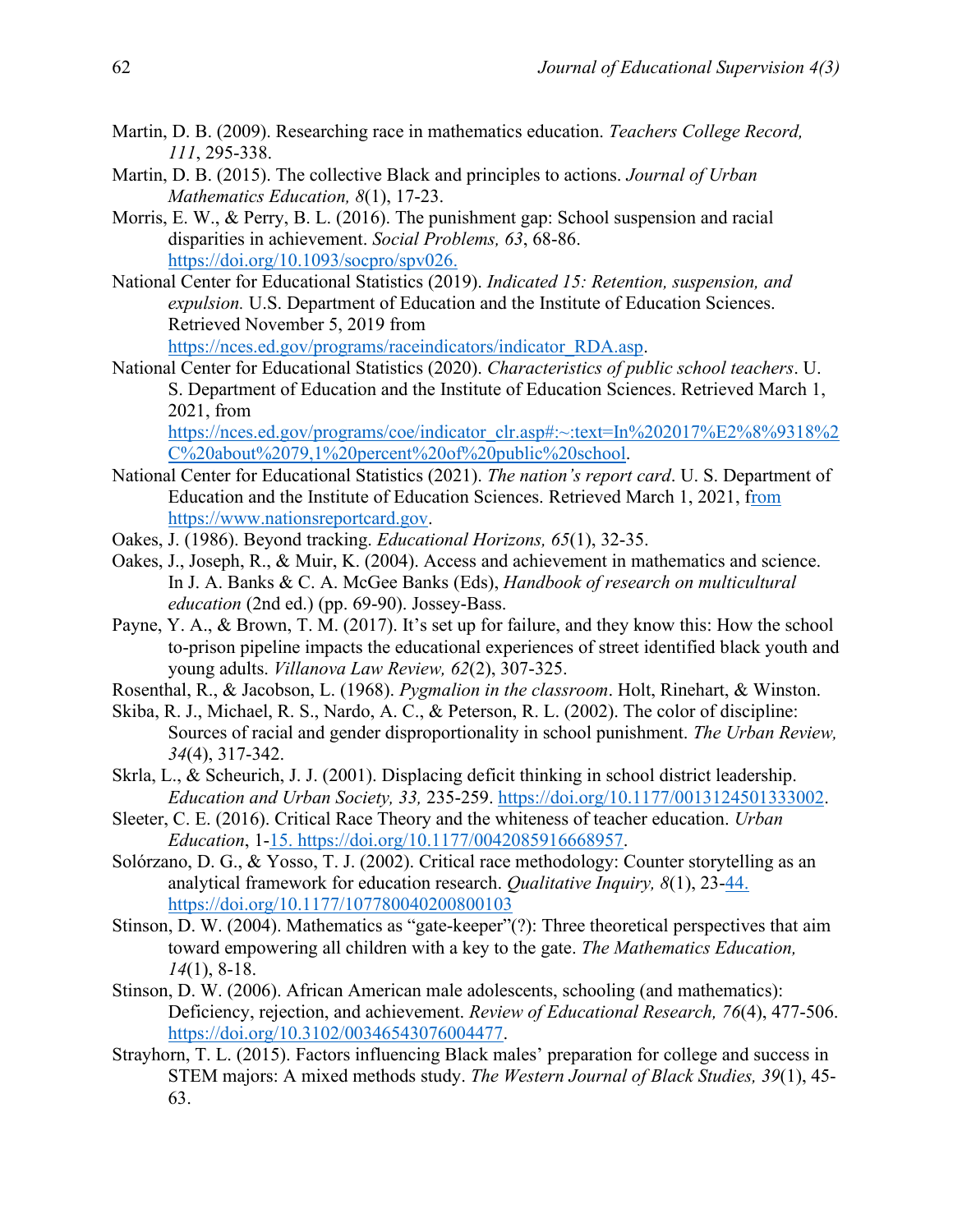- Strayhorn, T.L., Long III, L., Kitchen, J. A., Williams, M. S., & Stenz, M. E. (2013). Academic and social barriers to Black and Latino male collegians' success in Engineering and related STEM fields. Retrieved from https:/commons.erau.edu/publication/295.
- Terry, C. L. (2011). Mathematical counterstory and African American male students: Urban mathematics education from a Critical Race Theory perspective. *Journal of Urban Mathematics, 4*(1), 23-49.
- Thomas, C. A., & Berry, R. Q. (2019). A qualitative metasynthesis of culturally relevant pedagogy & culturally responsive teaching: Unpacking mathematics teaching practices. *Journal of Mathematics Education at Teacher's College*, *10*(1), 21-30.
- Ullucci, K., & Battey, D. (2011). Exposing color blindness/grounding colo[r consciousness:](https://doi.org/10.1177/0042085911413150.)  Challenges for teacher education. *Urban Education, 46*, 1195-1225. <https://doi.org/10.1177/0042085911413150.>
- Valencia, R. (2010). *Dismantaling contemporary deficit thinking: Educational thought and process*. Routledge. https://doi.org/10.4324/9780203853214.
- Wald, J., & Losen, D. J. (2003). Defining and redirecting a school-to-prison pipeline. *New Directions for Youth Development, 99*, 9-15.<https://doi.org/10.1002/yd.5>

#### **Author Biographies**

**Allison Mudd** is a doctoral student at the University of Alabama in Tuscaloosa, Alabama. She is also a secondary mathematics teacher at a local city high school. Her research is focused on how Black boys culturally identify to their classroom mathematics, and the limitations and opportunities mandated school curriculum provides for teachers to implement lessons that embrace the cultural identities of Black students in the mathematics classroom.

**Stefanie D. Livers** is an associate professor and elementary program coordinator at Missouri State University in Springfield, Missouri. She is an elementary and mathematics educator, as well as a National Board Certified Teacher. Her research is focused on equitable and just teaching practices, quality teacher preparation, and quality professional development and coaching to provide teacher support. She co-developed the *Mathematics Classroom Observation Protocol for Practices* (MCOP^2, 2017) with Jim Gleason and Jeremy Zelkowski, and the *Mathematics Lesson Planning Protocol* (MLP^2, 2021) with Victoria Miller Bennett.

**Artavia Acklin** has spent the last twenty-five years in education. She has served students and families in several roles from a classroom teacher, an instructional coach, an assistant principal, to currently a principal at Painted Stone Elementary in Shelbyville, Kentucky. Her influence is apparent throughout her district as she works alongside her peers in strategically planning and implementing a vision for teaching and learning that prepares all students for college and career readiness. She serves as a member of the pilot team for Competency-Based Education and Assessment for the state of Kentucky. Mrs. Acklin believes that a solid culture and climate is the foundation for a strong learning community. She strives to make school a place where all students are excited to learn and grow as leaders in their school community and beyond.

**Tommy Acklin** has taught for twenty years in several school districts within Kentucky as an Elementary and Special Education Teacher. Mr. Acklin served as an assistant high school